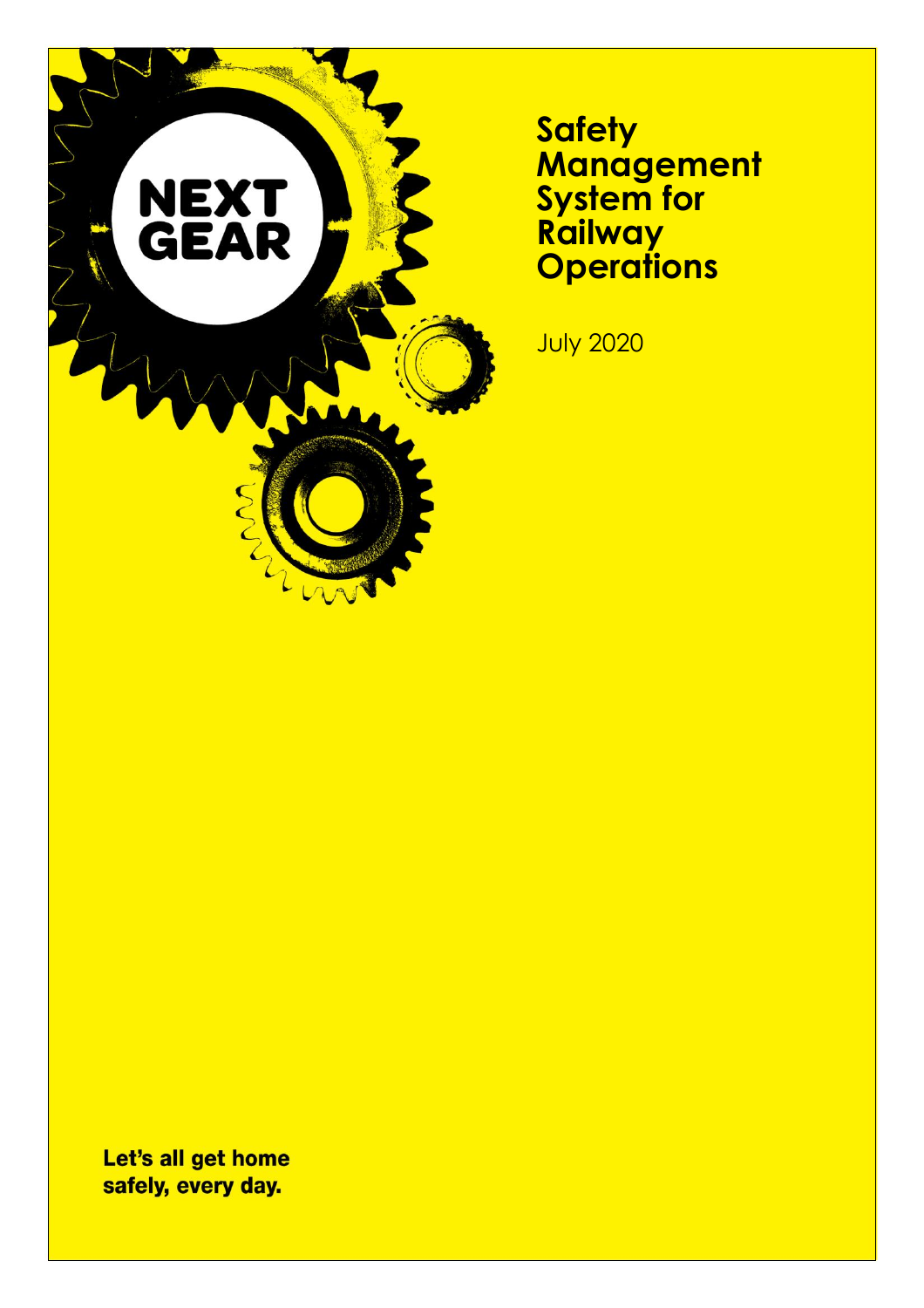# **Contents**

| Element 17: General Engineering and Operational System Safety Requirements.  16 |  |
|---------------------------------------------------------------------------------|--|
|                                                                                 |  |
|                                                                                 |  |
|                                                                                 |  |
|                                                                                 |  |
|                                                                                 |  |
|                                                                                 |  |
|                                                                                 |  |
|                                                                                 |  |
|                                                                                 |  |
|                                                                                 |  |
|                                                                                 |  |
|                                                                                 |  |
|                                                                                 |  |

© Laing O'Rourke Rev.0.1 23/07/2020 https://nextgearsms.com/ SMS Overview for Rail Operations Page 2 of 29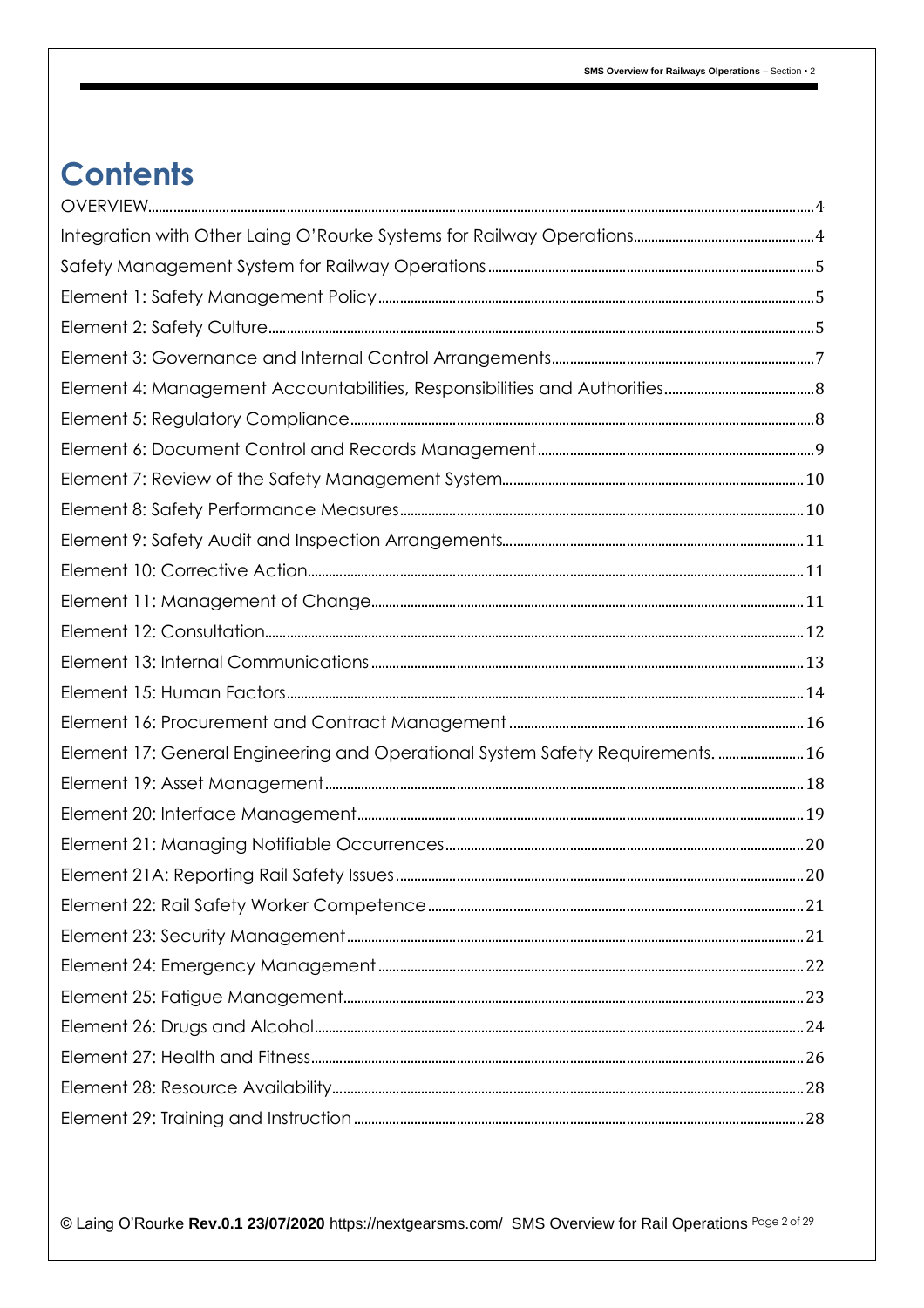**SMS Overview for Railways OIperations** – Section • 3

© Laing O'Rourke **Rev.0.1 23/07/2020** https://nextgearsms.com/ SMS Overview for Rail Operations Page 3 of 29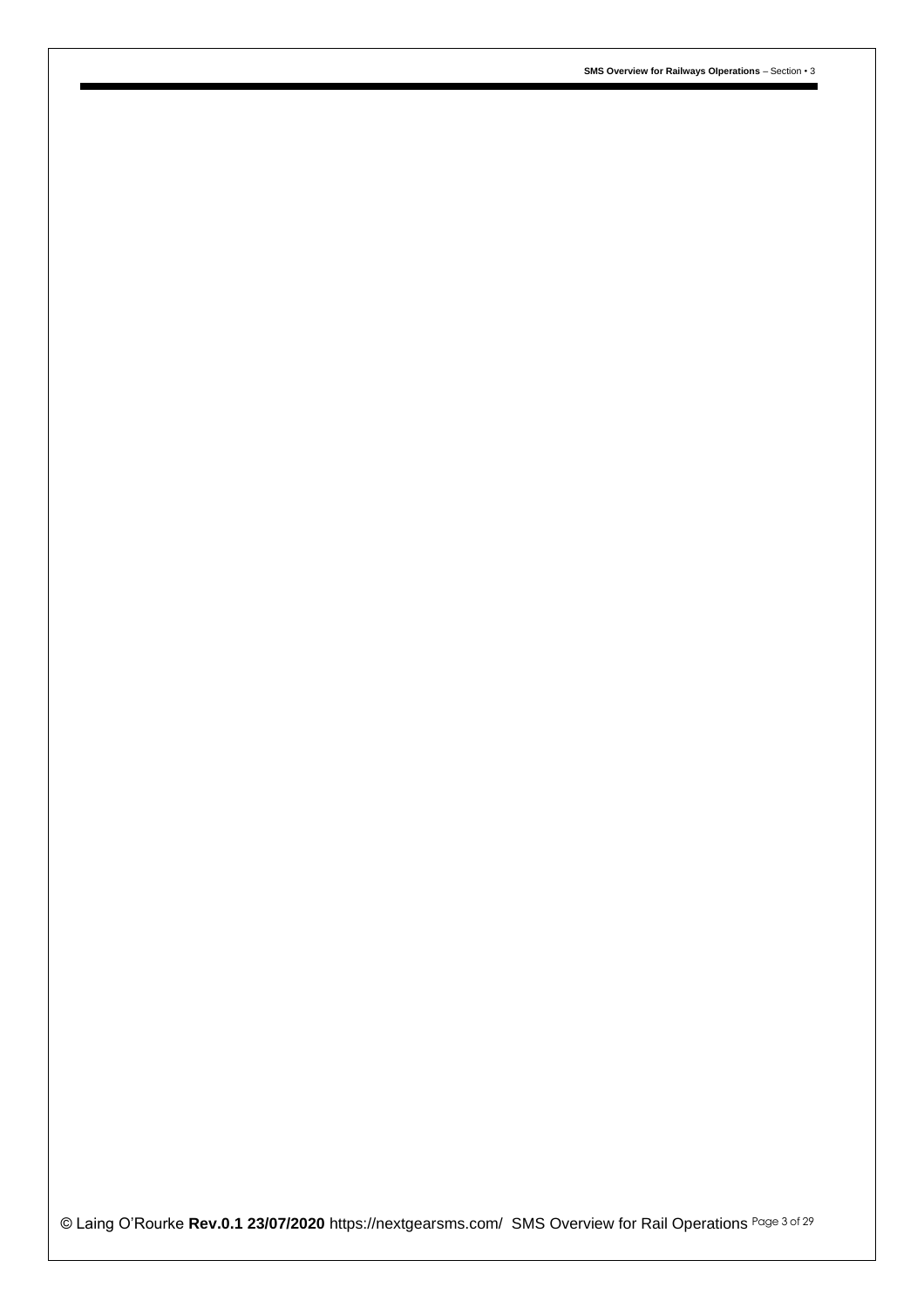### <span id="page-3-0"></span>**OVERVIEW**

Contained within the Laing O'Rourke Australia Health and Safety Management System are processes to be applied to the railway operations undertaken by Laing O'Rourke to meet the rail safety legislative requirements and the accreditations held by Laing O'Rourke.

The railway operations Laing O'Rourke is involved in are conducted under Laing O'Rourke's accreditation or the accreditation or exemption from accreditation of the Rail Transport Operator (RTO) to whom Laing O'Rourke is contracted.

The railway operations undertaken by Laing O'Rourke relate to the construction, commissioning, repair, maintenance, modification, operation and decommissioning of rolling stock or of the rail infrastructure as appropriate.

The purchasing, commissioning, repair, maintenance, modification and decommissioning of the rolling stock is conducted by Select, Laing O'Rourke's in-house plant and equipment supply division or by the owner or their agent for rolling stock provided by a 3rd party. The operation of the rolling stock outside of that conducted by Select in any of the phases identified above is carried out by the Projects / Rail Operations of Laing O'Rourke and again may involve the use of 3rd party supplied items which will operate under the accreditation of Laing O'Rourke or the network owner as appropriate.

Laing O'Rourke's scope and context of railway operations for which it is or may be accredited comprise of four areas of operation as under:

- 1. The movement of rolling stock within private railways in association with the maintenance of the railways for the respective Rail Infrastructure Manager (RIM) of the private railway.
- 2. The movement of rolling stock at worksites (apart from private railways) during possessions occupations in Queensland , NSW, Victoria, South Australia , WA and the Northern Territory. Worksite protection is provided by the RIM or direct by Laing O'Rourke. Rolling stock may be operated under accreditations held by Laing O'Rourke or could be that of the respective rail transport operator with part or all of their SMS being applied.
- 3. The movement of rolling stock on running lines and associated sidings is undertaken by qualified track machine operators in consultation with qualified safeworking personnel and the respective network control centre and is undertaken in accordance with the access agreement applied by the RIM and the conditions of the interface agreement and supporting procedures.
- 4. The construction and commissioning of railway infrastructure as a Rail Infrastructure Manager (RIM) prior to handover to the operational RIM.

The type of rolling stock operated in the areas defined above include items of track machines, work trains or road rail vehicles as well as trailers and trolley's.

An important aspect when carrying out railway operations is to establish who the accredited entity is. If this is not Laing O'Rourke then the accredited entities' Safety Management System must be applied unless alternative arrangements are agreed in the contract development process and specified in the contract documentation which allows Laing O'Rourke to use their own safety management system relative to the railway operations.

# <span id="page-3-1"></span>**Integration with Other Laing O'Rourke Systems for Railway Operations**

The Safety Management System for the railway operations is integrated with the Laing O'Rourke Australia Health and Safety Management System contained in Next Gear HSEMS.

The safety management systems relative to the railway operations are aligned to Primary Standard 14 Rail Operations

© Laing O'Rourke **Rev.0.1 23/07/2020** https://nextgearsms.com/ SMS Overview for Rail Operations Page 4 of 29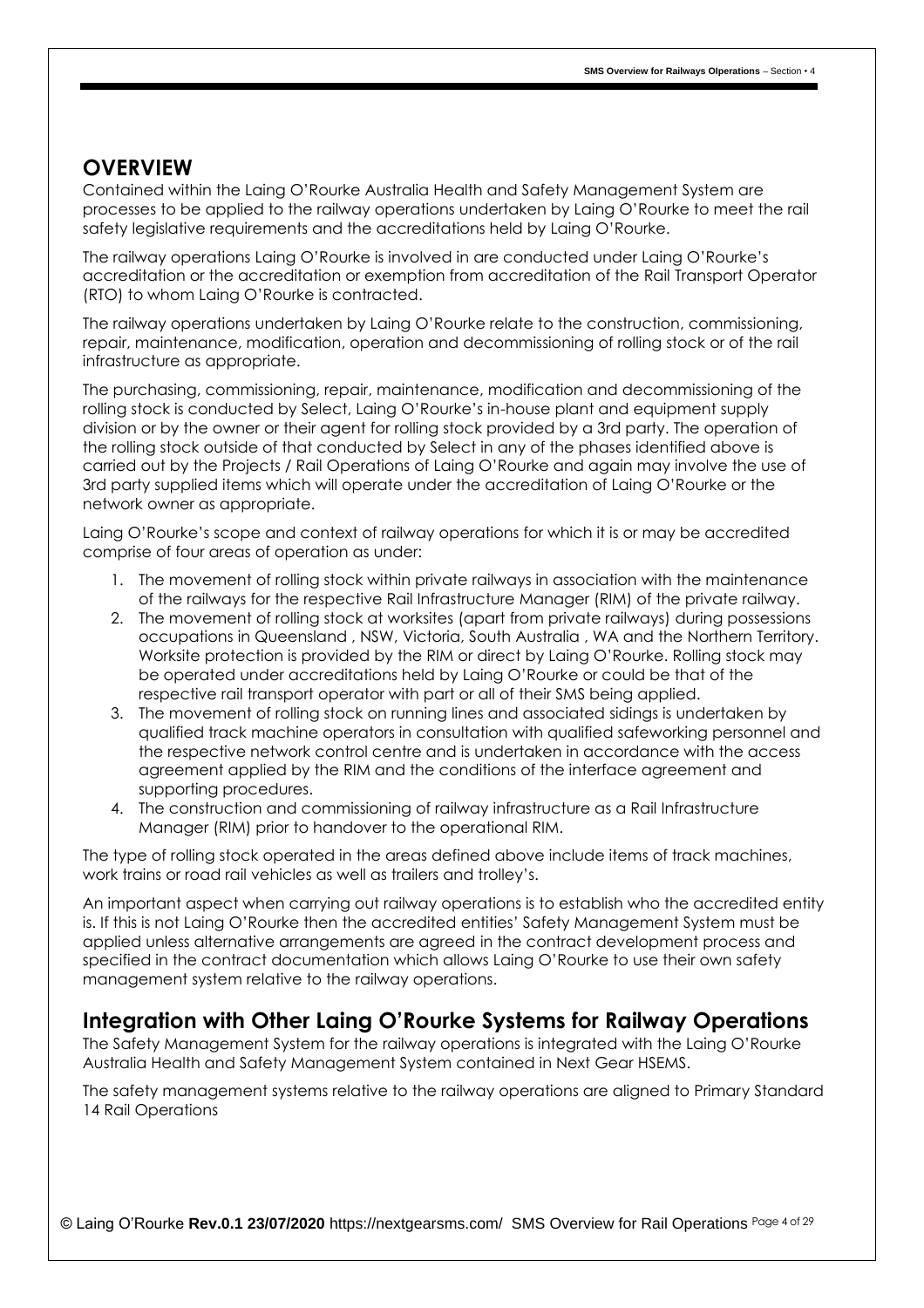Other aspects of rail safety are addressed through the application of other parts of the health and safety management system identified as Primary Standards (PS) or System Requirements (SR) as well as through the over- arching company business management systems contained in IGMS.

# <span id="page-4-0"></span>**Safety Management System for Railway Operations**

The Safety Management System (SMS) applies to all Laing O'Rourke railway operations for which they are accredited as well as other railway operations that they perform for other Rail Transport Operators where they have been authorised to use the SMS. The SMS also addresses the general duties provisions Laing O'Rourke are required to discharge in terms of the Rail Safety National Law.

Laing O'Rourke have determined that all personnel (either direct workers, consultants, subcontractors, trainees, apprentices or labour hire personnel) involved in the railway operations, or who undertake rail safety work as defined in the Rail Safety National Law, are rail safety workers, except for some office personnel not directly involved in such activities. These personnel will not visit operational railways or have direct impact on the operation or safety of those railways and will have their exclusion identified in the project Rail Safety Management Plan.

The personnel identified as Rail Safety Workers may be involved in construction of rail infrastructure as well as the commissioning, repair, maintenance, modification, operation or decommissioning of rolling stock or railway infrastructure.

The SMS includes rail safety specific references with Work Health and Safety requirements also contained in Next Gear. Where conflict is determined between the respective pieces of safety legislation, the WHS requirement will apply.

The Laing O'Rourke SMS contains the processes and procedures used to manage risks associated with Laing O'Rourke's railway operations and describe:

- Processes applied for all railway operations for which accreditations are held by Laing O'Rourke.
- Processes applied to discharge Laing O'Rourke's general duties as described in the Rail Safety Legislation and Regulations.
- Processes applied when the accreditation is that of another entity.

Where relevant, a rail safety management procedure provides a detailed instruction on the application of the Element of rail safety as contained in Schedule 1 of the Rail Safety National Law, National Regulations.

# <span id="page-4-1"></span>**Element 1: Safety Management Policy**

Laing O'Rourke is committed to ensuring that the railway operations they undertake will be conducted in a manner that will not compromise the standards governing the railway operations, nor the health, safety and/or welfare of the workers, subcontractors, clients, other rail transport operators or the wider community.

Laing O'Rourke has a Health and Safety Policy signed by the Chief Executive and is contained in Next Gear and is displayed prominently at all offices and depots.

The policy is reviewed every two years.

# <span id="page-4-2"></span>**Element 2: Safety Culture**

Laing O'Rourke's approach to developing a positive safety culture is consultative and focuses on people. It requires focus and engagement at all levels of the organisation. Laing O'Rourke recognises that through having a positive safety culture that encourages reporting of safety issues

© Laing O'Rourke **Rev.0.1 23/07/2020** https://nextgearsms.com/ SMS Overview for Rail Operations Page 5 of 29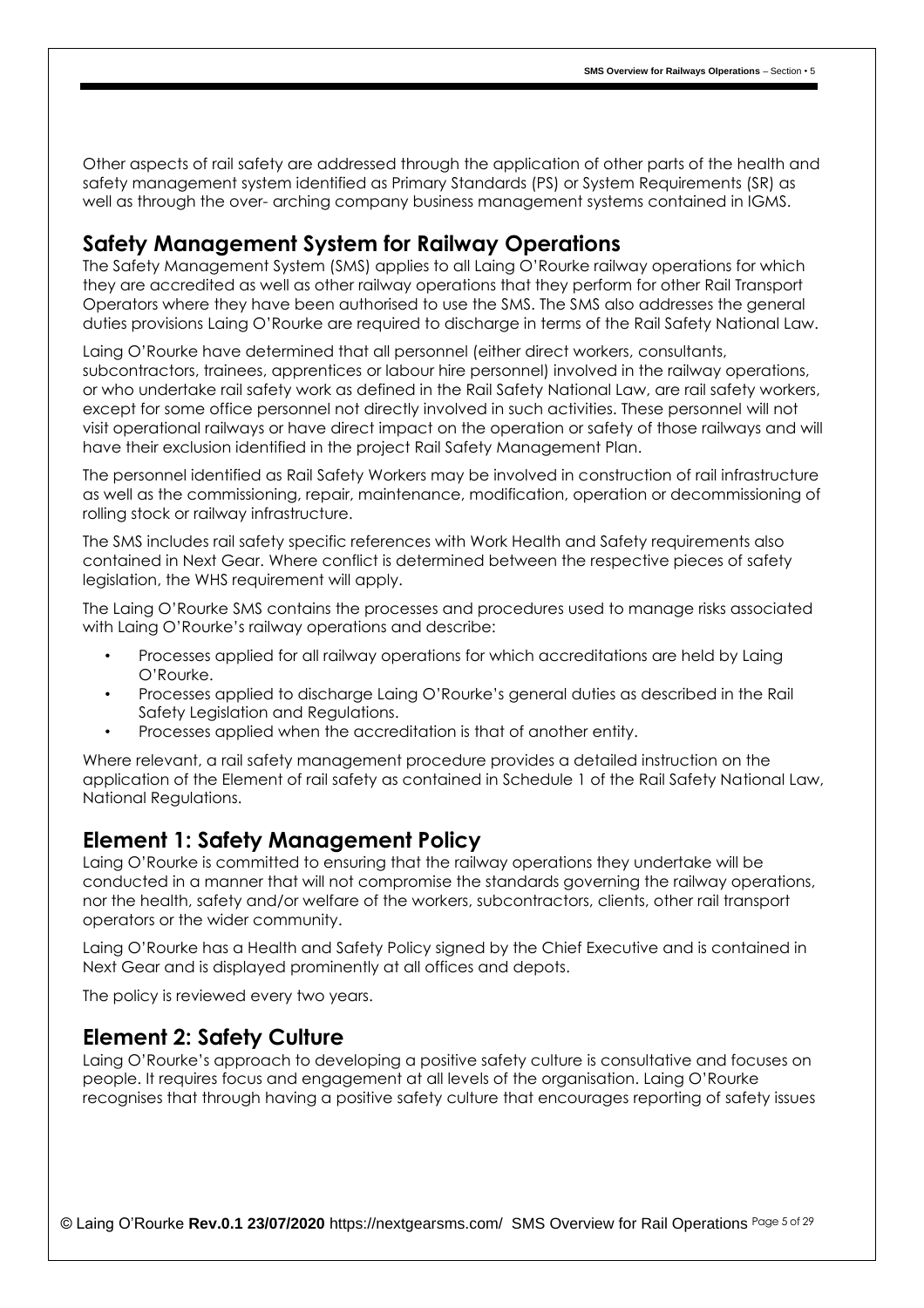and concerns, the knowledge of individuals and the business increases. This minimizes the risks associated with the railway operations.

The success of this safety culture is placing safety as a business value that is reliant on positive and visible safety leadership throughout the business.

Laing O'Rourke's vehicle for driving the culture of the business is Next Gear, is described in System Requirement Next Gear and is based on three principles:

- 1. People are the solution not the problem.
- 2. Safety is the presence of positives not the absence of negatives
- 3. Safety is an ethical responsibility not a bureaucratic activity.

This culture and leadership is an attitude and style of working that is encouraged and supported. The goal is to empower each worker to report and take action on all safety issues, and to encourage colleagues and peers to do the same

The means by which Laing O'Rourke promotes a positive safety culture is through:

- Committed leadership: The leaders, from Managing Director to line managers, actively encourage and participate in safety initiatives and activities. This is achieved through site visits, collective insight sessions and positive investigations with key project personnel.
- Keeping people informed: Laing O'Rourke provides regular updates of issues involving the company, the industry or the wider community to all personnel. This includes collecting, analysing and disseminating relevant information derived from the workforce, safety occurrences, near misses, and regular proactive checks of Laing O'Rourke's safety activities.
- Maintaining vigilance: Workers are constantly reminded to look out for the unexpected. The focus is on problems and issues as they emerge well before they can escalate to more serious occurrences. Workers are encouraged to look at these potential risks as a sign the system might not be as healthy as it should or could be. Such observations are required to be reported to managers for appropriate action to be taken whether the observations were of a negative or positive nature.
- Promoting a just culture environment: Laing O'Rourke promotes a 'just culture' which acknowledges human error and the need to manage it by supporting systems and practices that promote learning from past errors or mistakes. It encourages uncensored reporting of near miss occurrences and worker participation in safety issues. A 'just culture' is transparent and establishes clear accountability for actions. It is neither 'blame free' (awarding total immunity for actions) nor 'punitive' (enacting a disciplinary response regardless of whether acts were intentional or deliberate).
- Promoting flexibility: Laing O'Rourke is capable of adapting effectively to meet changing demands. This relies on being prepared for and practiced in handling changing circumstances with people competent to lead and carry out tasks. Flexibility allows Projects to operate effectively and autonomously when required, without the need to adhere to unnecessarily inflexible rules.
- Encouraging willingness to learn: Laing O'Rourke is willing and eager to learn from its workers, its own experiences and from safety databases where such information is retained. The key is for Laing O'Rourke to use the information to improve safety and act on the lessons learnt. In developing and maintaining a positive safety culture, account should be taken of:
	- The importance of leadership and commitment of senior management.
	- The executive safety role of line management.
	- The need to involve rail safety workers at all levels.
	- The need for openness of communication.

© Laing O'Rourke **Rev.0.1 23/07/2020** https://nextgearsms.com/ SMS Overview for Rail Operations Page 6 of 29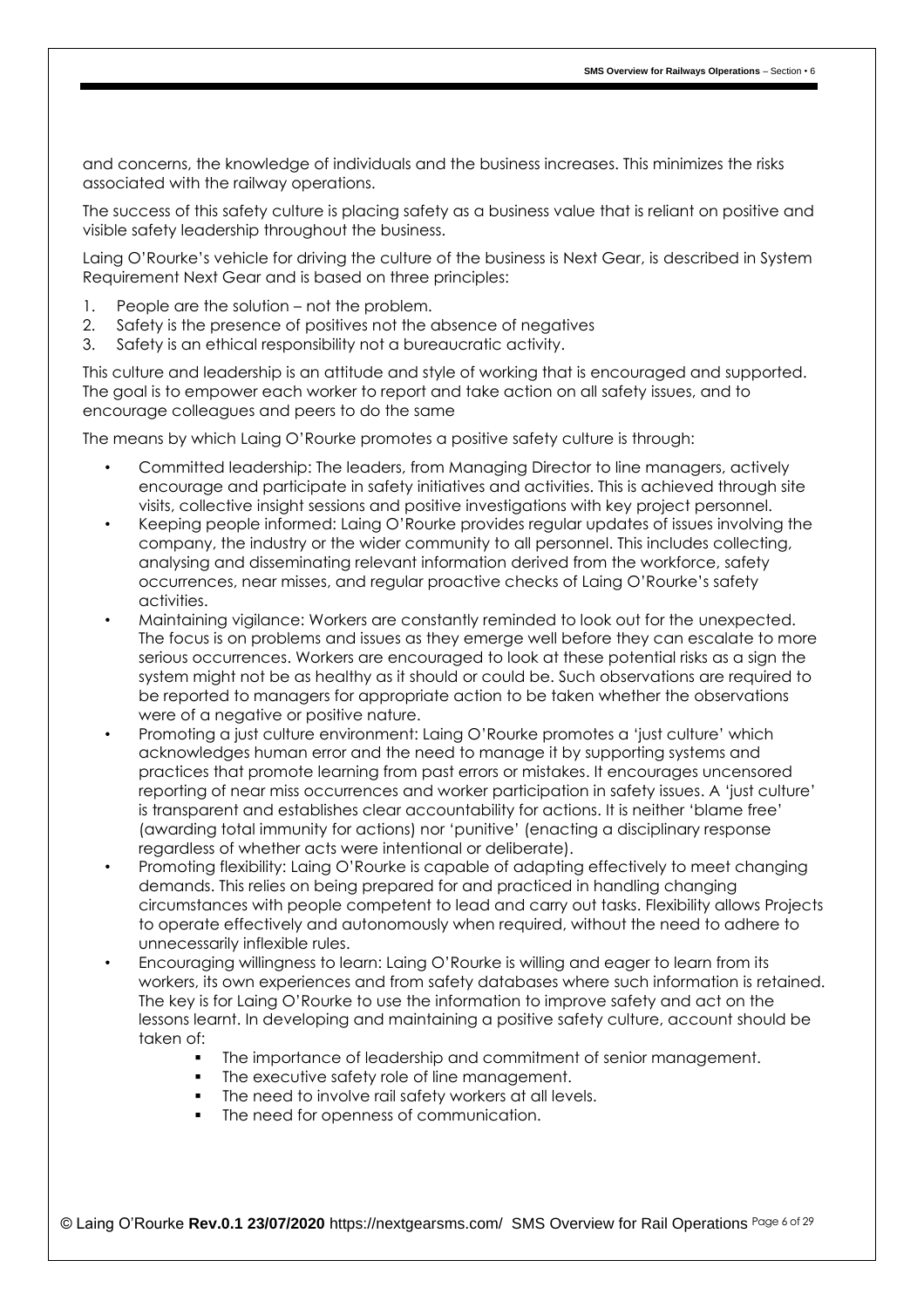- The need for human factors to be positively addressed.
- Awareness and recognition of opportunities for safety improvement.
- Willingness to apply appropriate resources to safety.

When tenders are received and bids are being developed it is necessary for the bid leader to communicate with the Rail Leads to enable discussions to take place as to the implications of rail safety requirements for the proposed railway operations.

Laing O'Rourke has structures in place to ensure that the Laing O'Rourke Managing Director and the Hub Safety Board has sufficient knowledge of:

- The risk profile associated with the Company's railway operations
- The level of compliance with the Rail Safety Management System (RSMS) for its railway operations.

So that they can make determinations of:

- The effectiveness of the rail safety management system.
- How risk is managed by controls (SFAIRP) and is regularly reviewed.
- The Hub Safety Board directives issued have been implemented.
- That the railway operations are being carried out safely.

# <span id="page-6-0"></span>**Element 3: Governance and Internal Control Arrangements**

The following process forms part of the Governance arrangements:

#### **3.1 Monthly Reporting**

Project Leaders will report all safety performance issues through monthly reports which are reviewed by the respective Safety Leadership Team. Rail Safety data required to be lodged with ONRSR monthly will be provided by the projects / operations to the Rail Safety & Compliance Manager where it relates to rolling stock operations conducted under the accreditation of Laing O'Rourke. For all other railway operations the required Rail Safety Data required by ONRSR will be provided to the relevant accredited Rail Transport Operator.

The Rail Safety and Compliance Manager will compile a monthly report on issues relating to rail safety which will be forwarded for inclusion in a monthly Hub Safety Board meeting safety performance report compiled by the General Manager HSE.

#### **3.2 Annual Safety Performance Report**

The Rail Safety & Compliance Manager will compile an annual safety performance report to advise ONRSR of the safety performance of Laing O'Rourke's railway operations during the previous calendar year. The report will meet the criteria set by ONRSR and will be provided to the Hub Safety Board for their review before being forwarded to ONRSR by 30 June each year.

### **3.3 Managing Director and the Hub Safety Board**

The Managing Director and the Hub Safety Board receive regular (at least monthly) reports to enable them to monitor compliance with rail safety requirements, including updates of the risk profile for railway operations and any specific issue stemming from the implementation of the safety management systems. Should an item be identified by any Hub Safety Board member that requires further evaluation, a request will be sent to the Rail Safety & Compliance Manager for additional information.

The Hub Safety Board will also review the annual Safety Performance Report for the railway operations undertaken in accordance with the company reporting associated with their respective accreditations.

© Laing O'Rourke **Rev.0.1 23/07/2020** https://nextgearsms.com/ SMS Overview for Rail Operations Page 7 of 29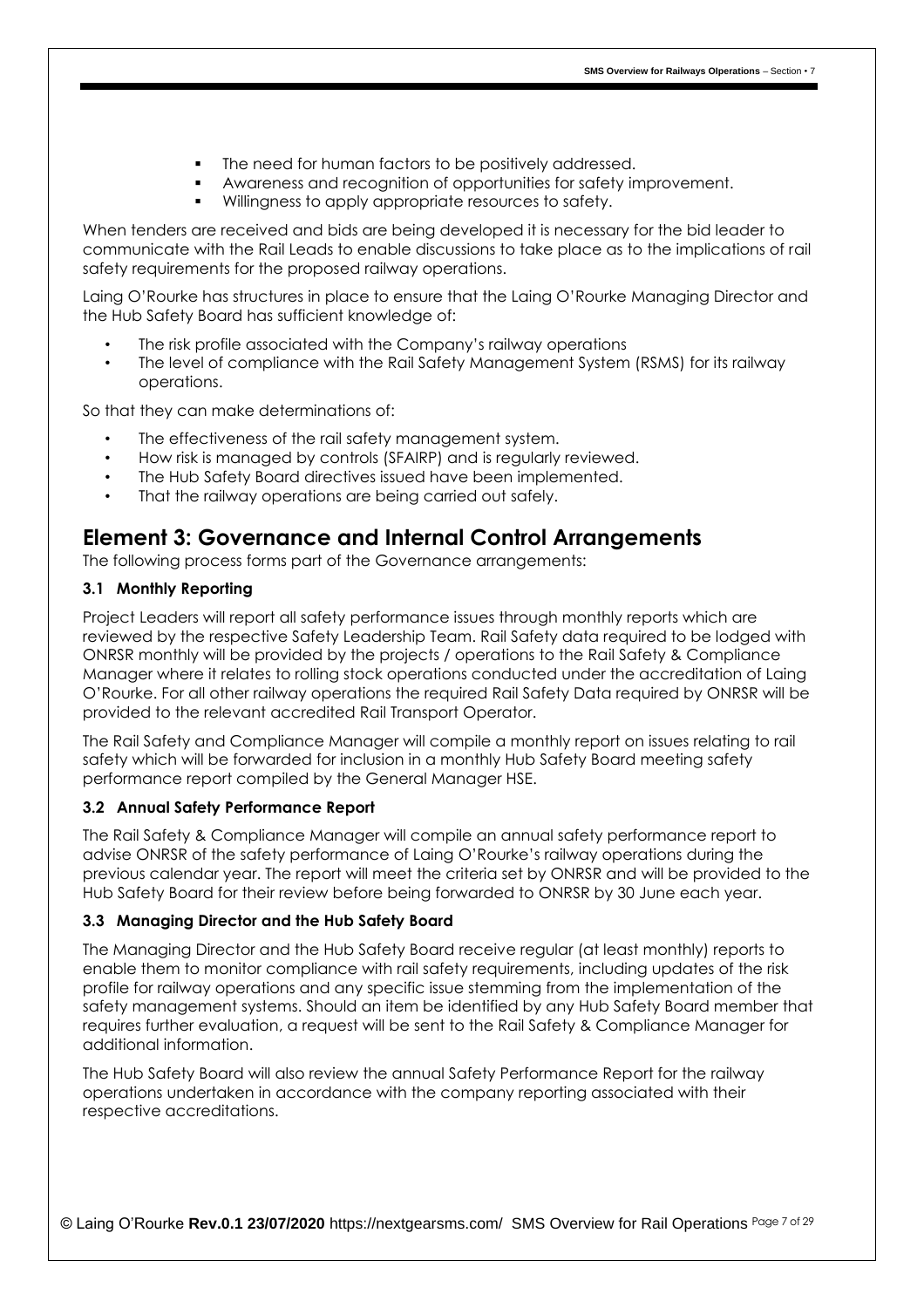The requirements and processes for Governance are contained within E03 Governance

# <span id="page-7-0"></span>**Element 4: Management Accountabilities, Responsibilities and Authorities.**

Laing O'Rourke uses a number of different methods to allocate and communicate accountabilities, responsibilities and authorities for rail safety to ensure workers including those of subcontractors are given freedom and authority to:

- Initiate action to prevent unsafe occurrences.
- Identify and record any rail safety issues.
- Initiate, recommend or provide solutions to rail safety issues through designated channels.
- Initiate action to learn from rail safety occurrences prevent any recurrence.
- To verify the implemented solutions.

For those who are required to implement elements of the Rail Safety Management System, specific accountabilities, responsibilities and authorities will be included in the RSMS Element and Procedures.

For those who have specific responsibilities within a project, the Project Rail Safety Management Plan will detail the specific accountabilities, responsibilities and authorities which will be outlined in a RACI chart incorporated in the Rail Safety Management Plan.

At an individual level, individual authorities, responsibilities and accountabilities will be specified in organisation charts and position descriptions.

Responsibilities for designated positions are included in E04 Management Accountabilities, Responsibilities and Authorities.

# <span id="page-7-1"></span>**Element 5: Regulatory Compliance**

Laing O'Rourke monitors and complies with its legislative obligations and has set out the criteria in SR Legal Obligations & Record Management. To meet their obligations the following will apply.

### **5.1 Development and Updating of Safety Management System for Railway Operations**

When the SMS relating to railway operations is updated, the Rail Safety and Compliance Manager must consider what impact the changes have on compliance with Rail Safety Legislation or Standards that are mandated or referenced. Any changes made to the SMS that can impact on the railway operations must be carried out in accordance with SR Change Management.

### **5.2 Changes to Legislation, Standards or Referenced Documents**

The Safety Management System may need to be updated due to changes in Legislation, or Standards or be cognisant of the Legislation when changes are being made. Laing O'Rourke will be alerted to impending changes by:

- Information sourced through Enviro Essentials Safety Law to which they prescribe
- Advice from the Office of the National Rail Safety Regulator (ONRSR).
- Feedback provided by the Rail Safety and Compliance Manager, who attends regular meetings and forums with ONRSR and the rail industry.

The Rail Safety and Compliance Manager will arrange for a review of any changes identified for impact on the Laing O'Rourke SMS or its management of Rail Safety.

### **5.3 Projects to Implement Systems for Compliance**

© Laing O'Rourke **Rev.0.1 23/07/2020** https://nextgearsms.com/ SMS Overview for Rail Operations Page 8 of 29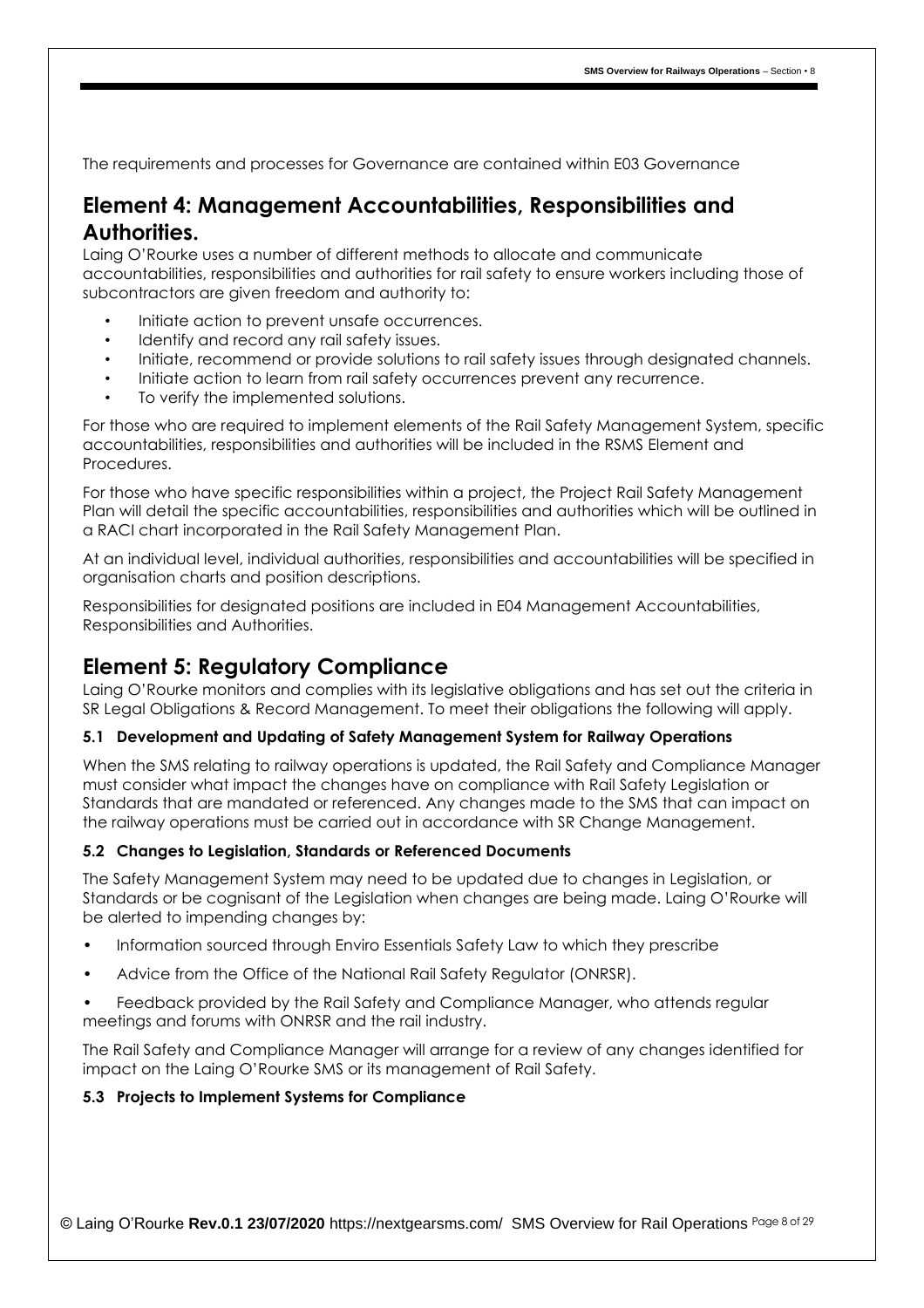When projects are established, the Project Leader must conduct a review of the project and the contracts against the SMS to determine whose accreditation applies and whose safety management system will be implemented.

The Project Rail Safety Management Plan must ensure that the project complies with the SMS and any other legislative requirements, including standards and guidelines. Where a potential conflict is identified, the Project Manager must seek advice from the Rail Safety and Compliance Manager.

### **5.4 Select Rail Plant Compliance**

Select must ensure that Laing O'Rourke's rolling stock continue to comply with the rail safety regulatory requirements as well as those imposed by the rail infrastructure manager. They need to extend this to 3rd party supplied rolling stock provided to projects through the Select Hire Desk, or by direct hire, by ensuring all system requirements established in terms of the SMS are applied.

### **5.5 Ongoing Compliance**

Laing O'Rourke gains assurance of its ongoing compliance with Regulatory requirements through a variety of reviews and audits.

# <span id="page-8-0"></span>**Element 6: Document Control and Records Management**

Laing O'Rourke ensures that accurate and up to date documents are provided to those who need them and that appropriate records are kept. Laing O'Rourke operates a business management system compliant with AS/NZS ISO 9001:2008.

The requirements and processes for Document Control and Records Management are contained in IGMS

Document Control includes the management of documents created by Laing O'Rourke and the management and provision of documents from other sources. This includes systems and procedures for:

- The identification, creation, maintenance, management, storage and retention of records and documents.
- Ensuring the currency of documents required for railway operations that Laing O'Rourke and their subcontractors will be involved in.
- Communication of any changes to the document control systems and procedures to rail safety workers who rely on these systems and procedures to carry out their work.

### **6.1 Laing O'Rourke Documents**

When Laing O'Rourke creates documents the document control will follow the rules that comply with the integrated documented management system that is maintained on the company Intranet Next Gear.

Documents as contained in Next Gear are the current version and become uncontrolled when printed.

The only person with authority to approve SMS documents relative to the railway operations conducted by Laing O'Rourke will be the Rail Safety and Compliance Manager. Responsibilities for generating other documents and records affecting Rail Safety are specified in this SMS.

### **6.2 Other Party Documents**

Documents provided by other parties, i.e. Rail Infrastructure Managers, will be recorded in the Laing O'Rourke (including Select) or project document control system and will be managed by a Laing O'Rourke representative with designated responsibility.

© Laing O'Rourke **Rev.0.1 23/07/2020** https://nextgearsms.com/ SMS Overview for Rail Operations Page 9 of 29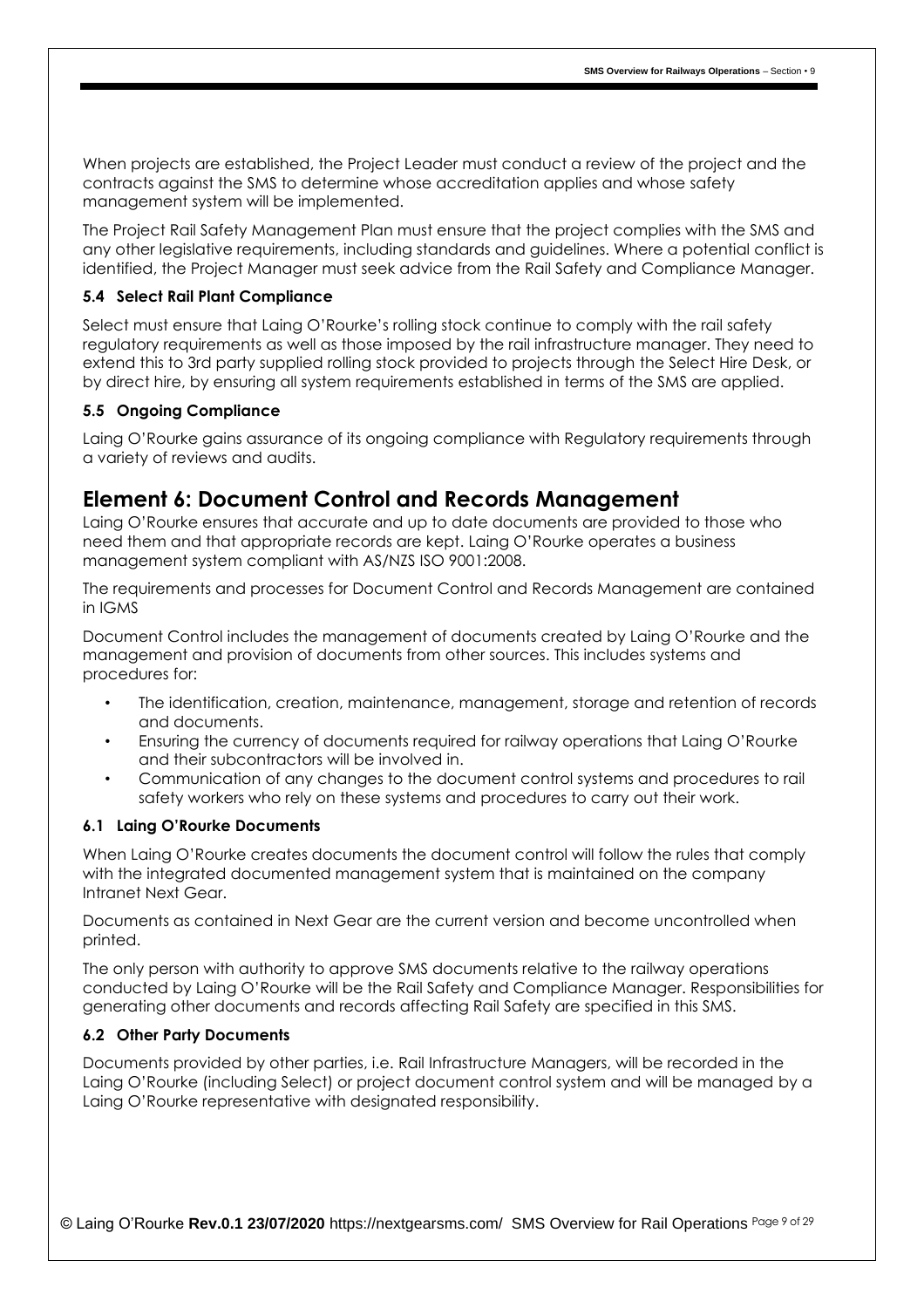### **6.3 Standards**

Access to standards relevant to the railway operations undertaken by Laing O'Rourke will be through the Rail Industry Safety Standards Board in consultation with the Rail Safety and Compliance Manager.

#### **6.4 Records Management**

Retention of records is managed in accordance with the rules defined in the Laing O'Rourke Business Management System.

Electronic Records are backed up by the Laing O'Rourke Information Systems Department, to ensure that a current copy of any electronic record is always available.

# <span id="page-9-0"></span>**Element 7: Review of the Safety Management System**

To ensure that the SMS remains relevant and effective Laing O'Rourke undertakes ongoing reviews of the system which culminate in an annual review.

#### **7.1 Required Reviews**

Laing O'Rourke, through the Rail Safety & Compliance Manager will undertake reviews of the SMS progressively throughout the year in consultation with key stakeholders and incorporate any changes made as part of the overall annual review.

#### **7.2 Input from Those Affected**

When reviewing the SMS, Laing O'Rourke will actively seek input from those affected by its railway operations including Select representatives and Operational personnel.

#### **7.3 Reviews of SMS Performance**

In conducting the review Laing O'Rourke must ensure SFAIRP:

- That the effectiveness of the RSMS is assessed
- That the effectiveness of any revisions that were made as a result of the last review are assessed.
- That any recommendations or issues arising out of audits or safety investigations that have occurred since the last review are taken in to account.
- That any issues arising from any notices that have been issued are taken in to account.
- That any deficiencies in the systems are identified.
- The methods of remedying any deficiencies are designed and assessed.
- That any suggestions for improving the system that arise during the review are assessed.
- If any deficiencies or practicable improvements are identified, a plan needs to be created to remedy those deficiencies, or to effect those improvements.

The requirements and processes for review of the Rail Safety Management System are contained within [IGMS Company Management Review.](https://laingorourke.sharepoint.com/sites/igms-au/projectlifecycle/Pages/Restricted/Company_management_review.aspx)

## <span id="page-9-1"></span>**Element 8: Safety Performance Measures**

Laing O'Rourke has established key performance indicators for its railway operations which are related to Leadership Visits, Collective Insights, FSR Reviews, Positive Investigations and Observations.

Projects collect data during the month on the numbers undertaken and include the information in their monthly reports to management.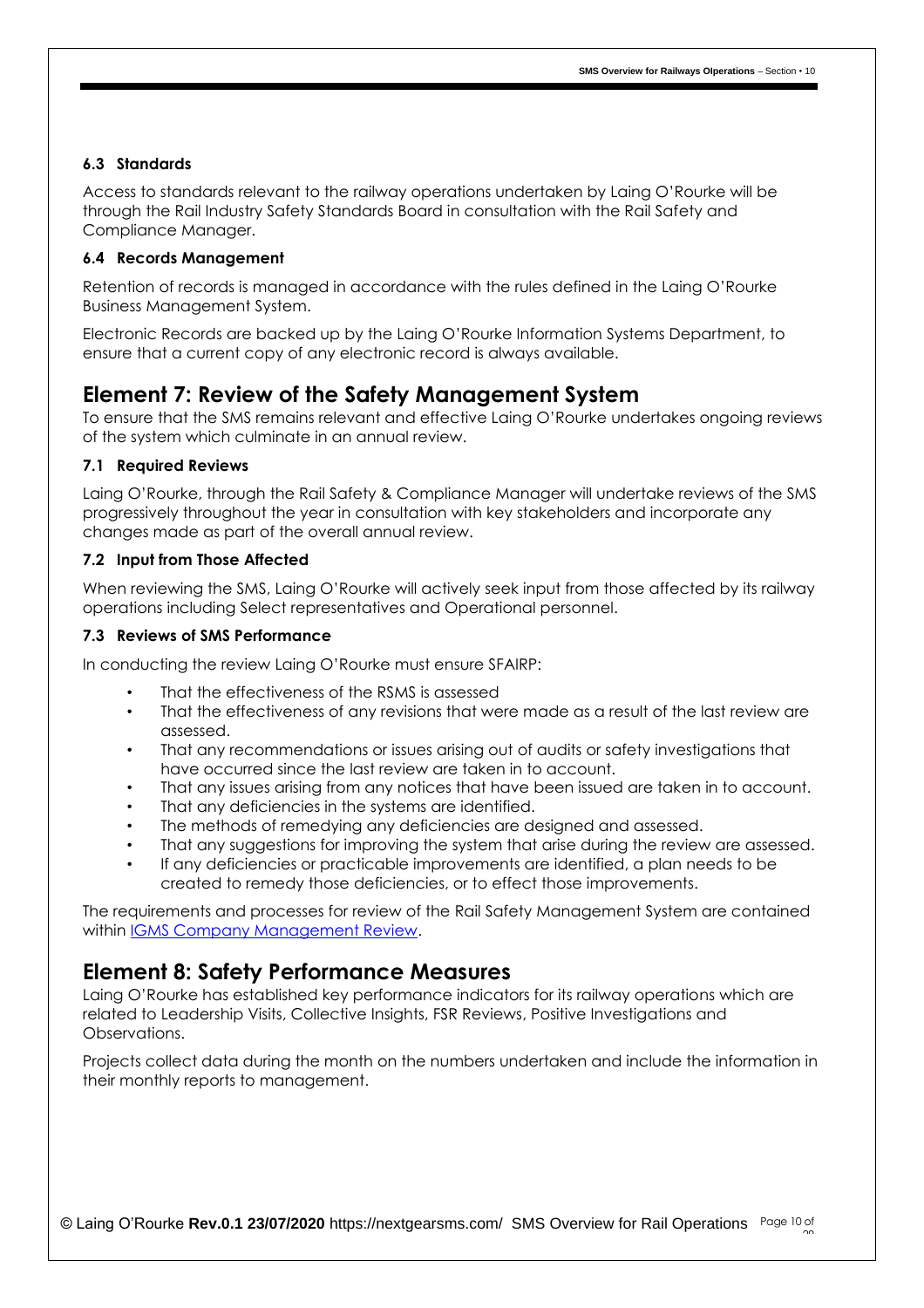Projects may be required to implement additional KPI's as required by the client or to measure specific issues themselves.

#### **8.1 Development of KPIs for Railway Operations**

Key Performance Indicators for railway operations will be determined at a project level in consultation with the respective Rail Transport Operator to whom they are contracted with such details described in the Project Rail Safety Management Plan.

### **8.2 Performance Recording**

The Project Leader will ensure that the safety performance indicators set are recorded in IMPACT as required. For other KPIs determined at a project level the Project Leader will monitor the performance and report their progress in terms of project requirements.

The requirements and processes for safety performance measures are contained in E8 Safety Performance Measures.

# <span id="page-10-0"></span>**Element 9: Safety Audit and Inspection Arrangements**

Arrangements are required to be implemented by Laing O'Rourke in relation to audits and inspections of the railway operations at all levels to determine that the requirements set out in the safety management systems are applied.

The inspections need to incorporate the monitoring of fatal and severe risks as described in the supporting FSR Standard and be undertaken in accordance with the inspection matrix developed for the respective project.

The requirements and processes for safety audit and inspection are contained within System Requirement SR Inspections, Audits and Corrective Actions Audits as well as SR Next Gear.

# <span id="page-10-1"></span>**Element 10: Corrective Action**

Laing O'Rourke implements processes to record and manage corrective actions when a deficiency is identified to continuously improve the performance at the railway operations.

The requirements and processes for recording and monitoring corrective actions are contained within [IGMS Continual Improvement](https://laingorourke.sharepoint.com/sites/igms-au/projectlifecycle/Pages/Continual_improvement_and_corrective_action.aspx) and Corrective Action. The issues identified that require corrective action shall be inserted in IMPACT and the close out of the actions monitored at the Project level, by the HSE Managers and by the Rail Safety & Compliance Manager.

### <span id="page-10-2"></span>**Element 11: Management of Change**

Laing O'Rourke has a formal System Requirement change management process to ensure that the safety and environmental risks of any change with the potential to impact on the business operations are identified, systematically addressed and controlled prior to implementing such changes.

Changes affecting railway operations can come from many different sources including changes to plant and equipment, designs, organisational structures, reporting arrangements, supply arrangements, data and management systems.

The following steps are required for the management of change:

### **11.1 Scope and Plan the Change**

Identifying the scope of the change will allow determination of:

The level of planning required to manage the change.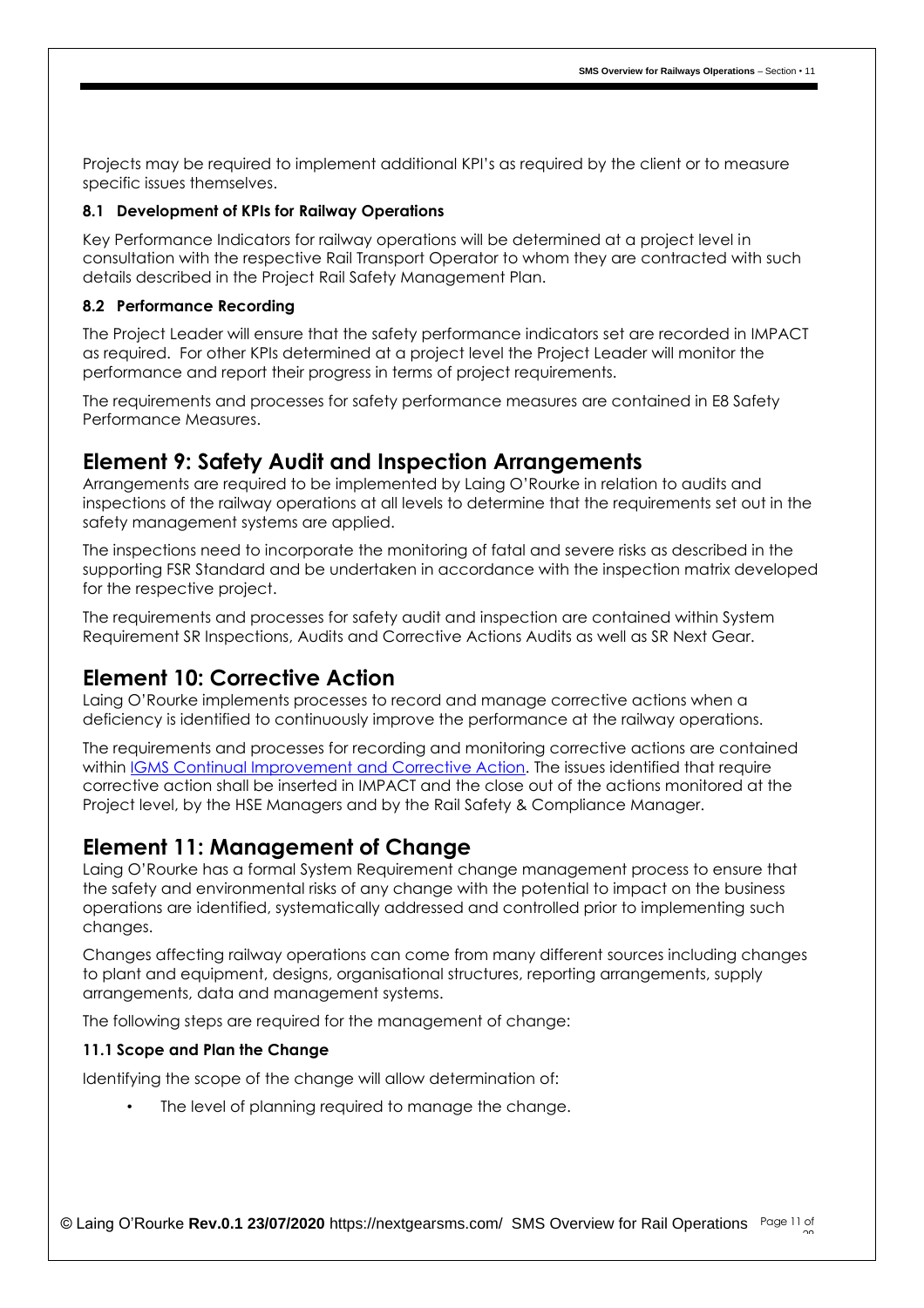- The level of verification and validation required before implementing the change.
- The level of authority required to approve the change.
- Any impact on Rail Safety Accreditation.

Changes will be categorised as either:

- Non-material change with nothing new or novel.
- Material change or one with significant new or novel content.

All changes will require a Change Request form located in the [IGMS Change Management](https://laingorourke.sharepoint.com/sites/igms-au/projectlifecycle/Pages/Change_management.aspx) 

Note: Not all changes require the implementation of this change management process. Change management activities where risks are managed within the SMS (e.g. SWMS for a new work process or assessment of new substances in the workplace) are not changes to be addressed through this SMS element.

Engineering changes relating to rolling stock must be implemented through E17 Engineering and Operational Systems and in particular E17C Modification of Rolling Stock. For changes to items of rolling stock, the Modification of Rolling Stock checklist E17C must be completed

An essential element of change management is the risk analysis required prior to the change taking place and needs to incorporate the following issues:

- Consult with those affected.
- Assess the risk.
- Control the risk.
- Review readiness for the change.
- Provide safety assurance.

The requirements and processes for the management of change are contained within SR Change Management

# <span id="page-11-0"></span>**Element 12: Consultation**

Laing O'Rourke recognises the value of consultation with parties who may be affected when decisions are made about managing safety. People affected can include those who carry out railway operations at Laing O'Rourke railway premises or work with Laing O'Rourke's Rolling Stock. These may include:

- Subcontractors or labour hire personnel.
- Emergency service providers.
- Other rail transport operators.
- The general public.
- Unions representing those Laing O'Rourke workers affected.
- Safety representatives of Laing O'Rourke workers affected.

Consultation will occur when:

- The SMS is under review.
- Major purchases are made (e.g. new Plant).
- During risk assessments, in accordance with SMS E14 Risk Management.
- When changes occur, in accordance with SR Change Management

Consultation can take a number of forms that include:

- Workshops (e.g. risk workshops).
- Stakeholder consultation forums and working groups.
- Document review processes.

© Laing O'Rourke **Rev.0.1 23/07/2020** https://nextgearsms.com/ SMS Overview for Rail Operations Page 12 of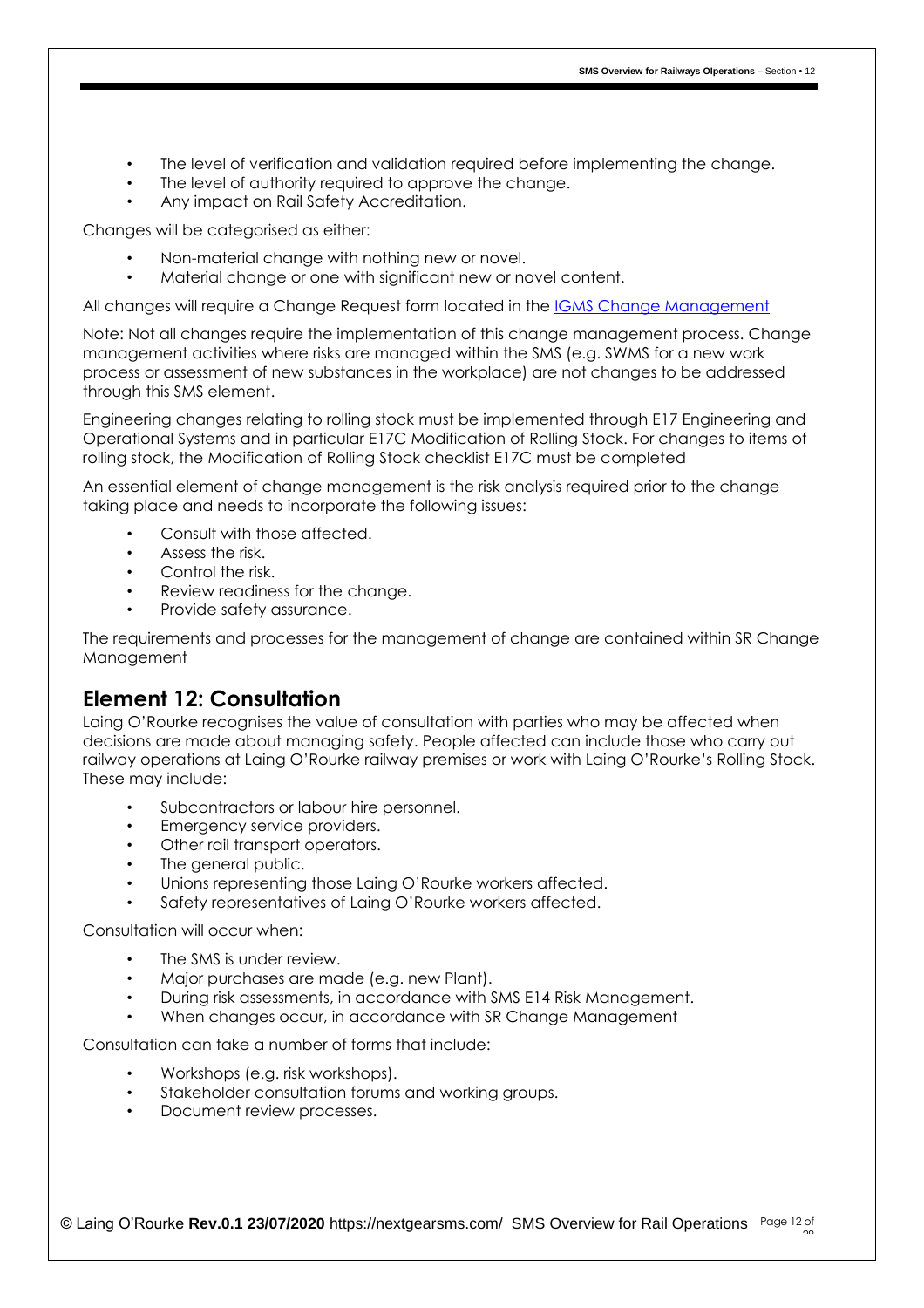Laing O'Rourke recognises that, due to the nature of its business activities, it will not always be possible to consult directly with representatives of those affected.

Laing O'Rourke will provide opportunity for those affected to provide comment and will take reasonable consideration of comments made. Feedback will be provided to those who have been involved in consultation either by e-mail, letter, memo, risk assessment reports, minutes of meeting, direct responses on comment sheets or by other appropriate means.

The requirements and processes for consultation are contained within SR Consultation and Health & Safety Meetings.

# <span id="page-12-0"></span>**Element 13: Internal Communications**

Laing O'Rourke recognises the need for the communication of important rail safety information within Laing O'Rourke and for sharing safety information with other rail industry participants.

Information is shared within Laing O'Rourke by:

- Ensuring workers, including those of subcontractors who undertake railway operations, understand the requirements of the Rail Safety Management System and are kept informed of Laing O'Rourke's performance.
- Providing means for Laing O'Rourke workers and subcontractors to be informed of incidents, accidents and hazards in the work place.

This is done as follows:

### **13.1 Sharing Information with Workers and Subcontractors**

Managers will be required to identify what information is required by workers and ensure that it is provided. Methods of providing information to personnel include:

- Training in accordance with E22 Rail Safety Worker Competence
- Distribution of RIM's Network Rules and Procedures (or equivalent).
- Distribution of the RIM's Safety Notices (or equivalent).
- Induction to projects or workplaces.
- Position descriptions which include specific roles and responsibilities.
- Safe Work Method Statement briefings.
- Safety alerts.
- Safety notice boards.
- Toolbox talks and pre-work safety briefs.
- Safety or risk assessment workshops.
- Next Gear updates and HSEQ bulletins.
- Incident reports.

#### **13.2 Communication from Workers and Sub - Contractors**

Laing O'Rourke encourages workers and subcontractors to report any safety issues so that they can be addressed as soon as possible.

#### **13.3 Communication between Other Rail Industry Participants**

The Rail Safety and Compliance Manager will arrange for any significant issues to be brought to the attention of:

- Regulators.
- Suppliers.
- Other rail transport operators.

#### **Element 14: Risk Management**

© Laing O'Rourke **Rev.0.1 23/07/2020** https://nextgearsms.com/ SMS Overview for Rail Operations Page 13 of  $\sim$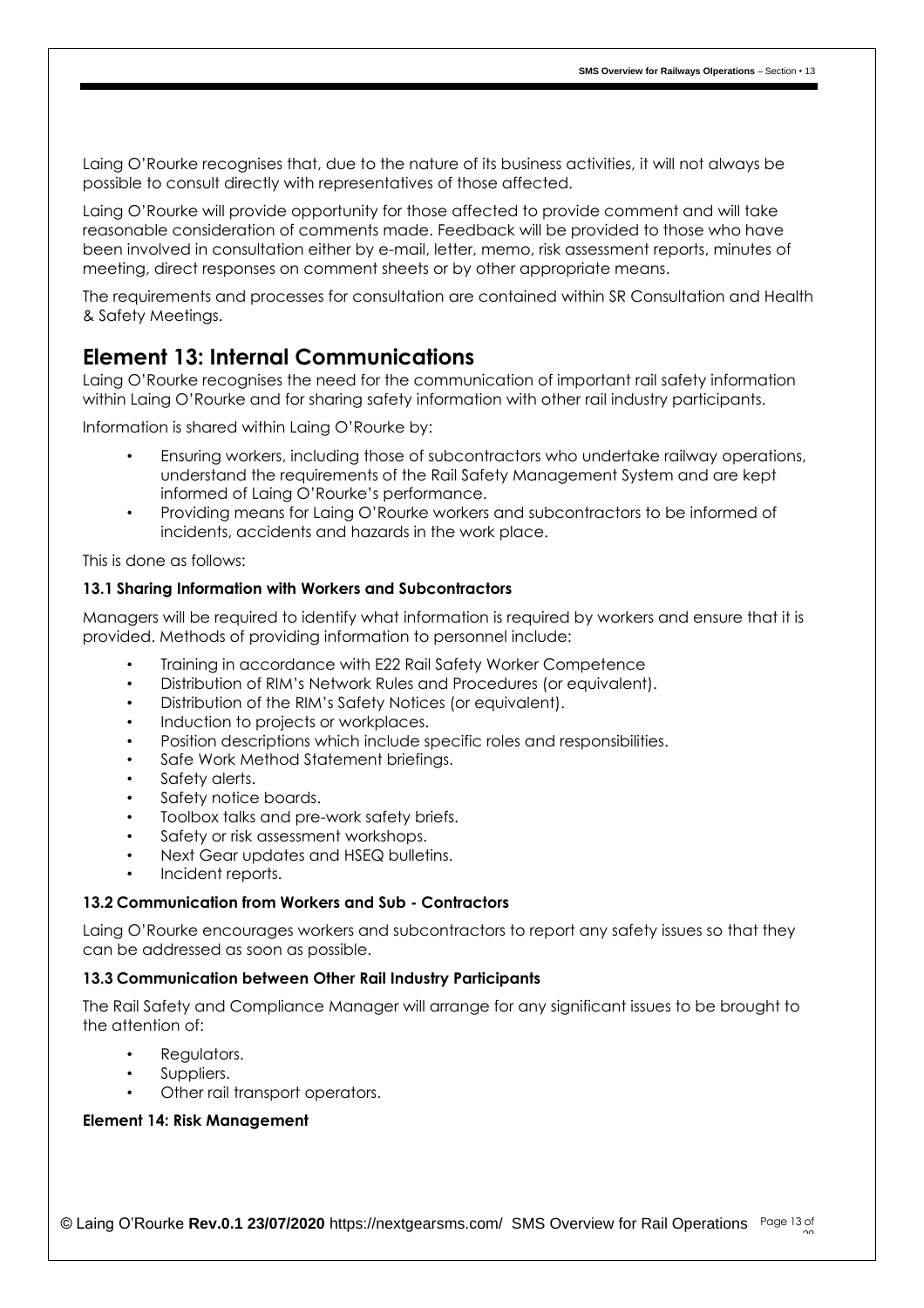As part of the risk management process, risks are contained within a Project Risk Register with the higher level risks referred to the Rail Safety & Compliance Manager for inclusion in the Risk Register for Railway Operations.

Risks must be managed *So Far As Is Reasonably Practicable* (SFAIRP) and the means to apply this principle is contained in E14 Risk Management

Hazards can arise from railway operations in a number of ways and must be assessed prior to starting an activity or operation. Hazards can arise from:

- A new project.
	- A new activity.
	- Changes to existing activities.
	- New or changed items of rolling stock.

Hazards may also emerge from existing operations and are identified through:

- Incident reports.
- Audits and inspections.
- Site observations.
- Reports from workers.

Laing O'Rourke has developed a process to monitor the Fatal and Severe Risks (FSR) to the work they undertake which includes a number of individual activities and the minimum acceptable standards that must be achieved prior to the work being undertaken. These are described in the Fatal and Severe Risk Standard which have assessment tools for monitoring each of the fatal and severe risks. For Rail Operations they are monitored through the application of FSR 14.

Workers and subcontractors must report any hazards or near misses identified, in accordance with Next Gear philosophy and the supporting processes.

For the railway operations to be undertaken hazards are assessed, controls determined SFAIRP with the work practices monitored for compliance. Many of these processes are contained in the Laing O'Rourke Health and Safety System in particular SR Risk Assessment and SiD as well as SR SWMS and Daily Activity Briefings, in the respective FSR's, or the Risk Register for Rail Operations.

All controls in these systems or registers must be followed.

All projects must apply risk management processes and must not rely on the simple application of generic processes or those risks contained within the Risk Register for Railway Operations.

As part of hazard identification, the Risk Register for Railway Operations is to be consulted. Any potential hazards are to be considered as part of (and not replacing) hazard identification for the project who will then develop their own project specific risk register.

All work tasks are to have a Safe Work Method Statement, which incorporates a risk assessment that follows the requirements in this element.

The requirements and processes for risk management are contained within E14 Risk Management as well as SR Risk Assessment and SiD and SR SWMS and Daily Activity Briefings.

## <span id="page-13-0"></span>**Element 15: Human Factors**

Human factors are the incorporation of human needs into any process. It is the understanding of the risk of human error when introducing systems, processes, plant and equipment and provide equipment with high levels of usability, and systems and processes that are either free from or tolerant of human error.

Human factors need to be evaluated within the following areas: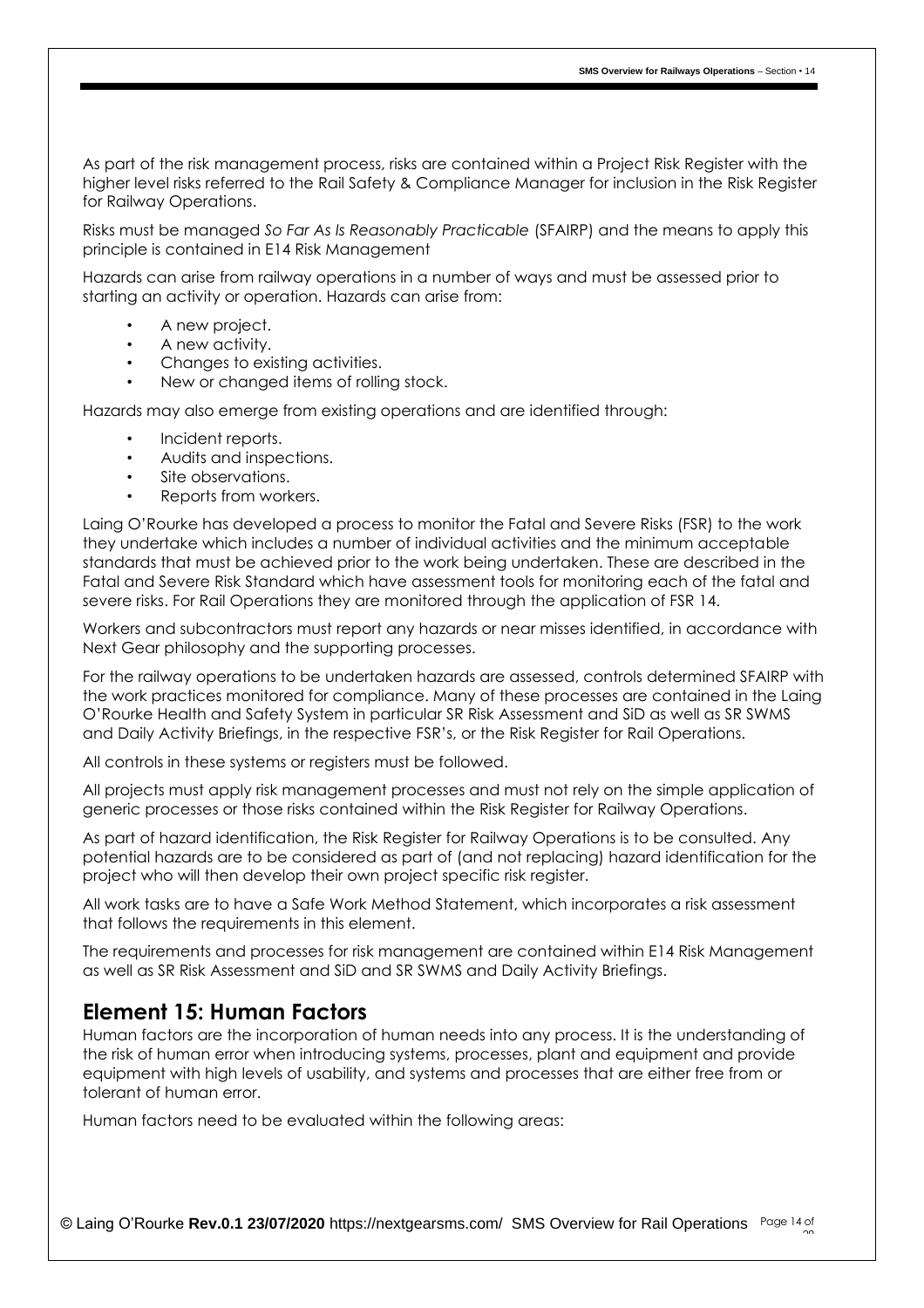### **15.1 Design of Plant and Equipment**

Laing O'Rourke will ensure that any new plant and equipment includes consideration of ergonomics and usability.

Processes apply for rolling stock purchased and used in relation to the rolling stock operations Laing O'Rourke are involved in. The following Procedures support the processes in relation to rolling stock:

- E16A Procurement of Rolling Stock
- E17A Commissioning of Rolling Stock
- E17F Design Management and Certification of Rolling Stock

#### **15.2 Risk Assessment**

The Risk Management Element 14 requires that all risk assessment of processes, plant, equipment or operations will include the assessment of human error and the impacts that this may have. This assessment will take a systems approach that considers a human error as a hazard and then considers the causes within the system. Qualitative assessment will use published data on human error probability from a recognised source.

#### **15.3 Management of Change**

SR Change Management is to be applied to the respective change and needs to include human factors consideration in risk assessments where they specifically relate to plant modifications.

#### **15.4 Rail Safety Worker Competence**

The Rail Safety Worker Competence Element 22 requires a specific competency matrix for the management of competencies for all rail safety workers engaged in Laing O'Rourke's railway operations. When assigning tasks to workers, consideration must be given to the human factors, to ensure SFAIRP, the health and safety of the worker.

#### **15.5 Procurement and Contract Management**

Laing O'Rourke has systems to manage the procurement of goods and services as well as human resources. The process of evaluating the supplier is applied to ensure SFAIRP that all goods and services to be provided are safe or apply safety systems for the operations to be undertaken. The evaluation places a significant level of determination on the human factors of the human resources to be provided or needed to undertake the operation.

#### **15.6 Incident Investigation**

Incident Investigation will include consideration of human error and the causes within the system for those errors.

#### **15.7 Safety Performance Measures**

Recording and categorising incident data will include categorising any human error. Data captured will be used to make improvements to the system to reduce the impact of human error.

#### **15.8 Human Factors Techniques**

There are a range of Human Factors analysis techniques available to support this element including:

- Task analysis.
- Task observation.
- Survey.
- Simulation and mock ups.

© Laing O'Rourke **Rev.0.1 23/07/2020** https://nextgearsms.com/ SMS Overview for Rail Operations Page 15 of  $\sim$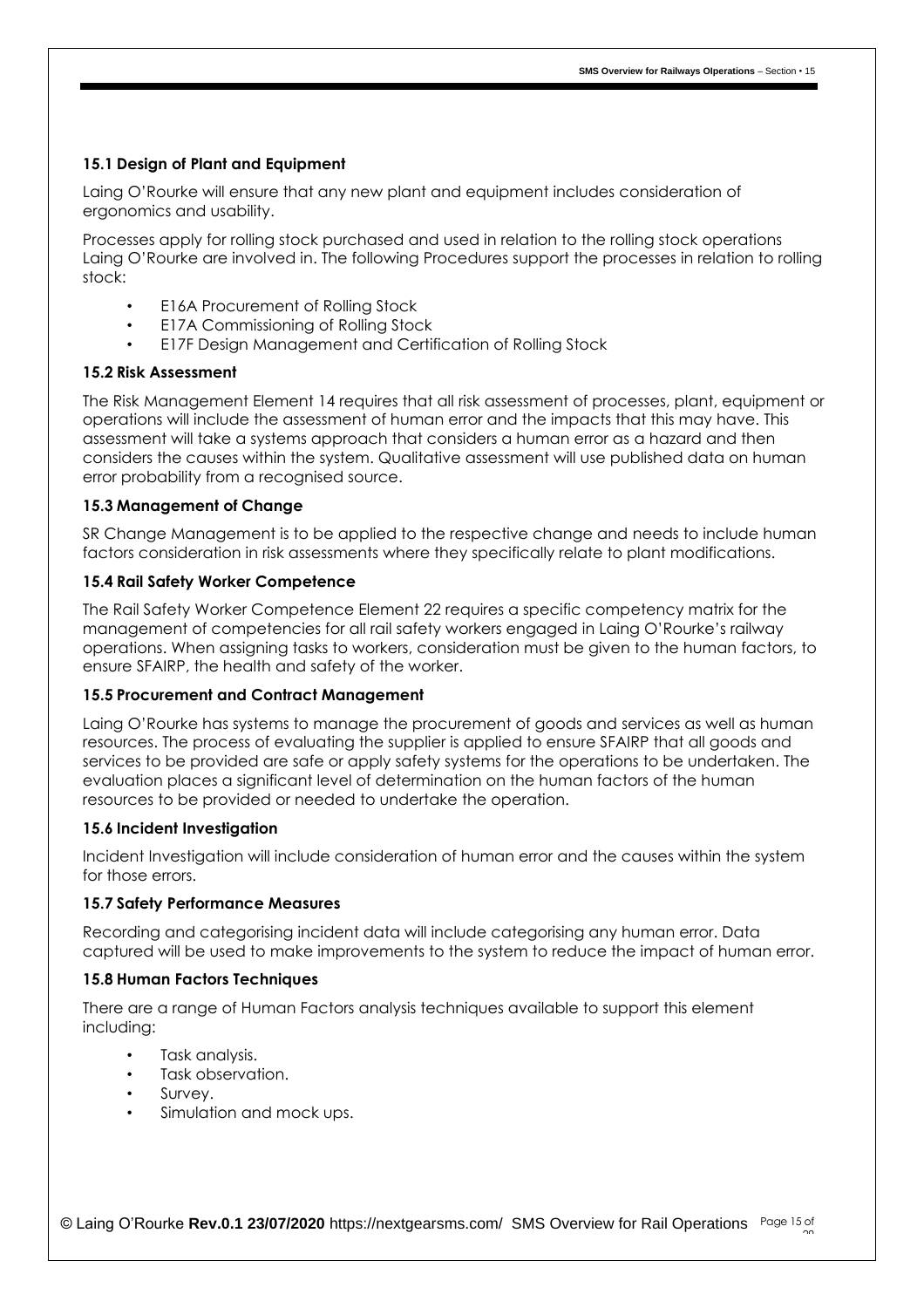• Risk Based Training Needs Analysis.

The requirements and processes for human factors are contained within E15 Human Factors.

# <span id="page-15-0"></span>**Element 16: Procurement and Contract Management**

Procurement must follow the procurement rules and processes found in iGMS.

Projects must provide requirements for safety as part of procurement and contract management processes. It applies to any procurement or contract management arrangement that involves Laing O'Rourke and has the potential to affect safety. This includes one off procurements of high value items, supply agreements, contracting labour, skills or services and hiring of plant and equipment.

In relation to the railway operations to be undertaken it is necessary to determine at the earliest stage whose accreditation is to apply and whose safety management system or parts thereof are to apply for the railway operations and such information contained in the contract and explained in detail in the Project Rail Safety Management Plan. There are 29 elements linked to rail safety and all elements must be addressed in the Rail Safety Management Plan setting out how each element will be addressed at the project.

For rolling stock which is supplied by Select as the in-house division responsible for the relevant supply process in most instances, the same process will be applied as will the process where projects subcontract the provision of rolling stock or rail safety workers.

Management arrangements will be implemented and supported throughout the duration of the procurement to ensure what was contracted is indeed what is supplied. Inspection and Test Plans should set out the specific criteria the item of rolling stock has to conform to and be signed off by the supplier or the Select representative involved in the procurement process.

In terms of contractor management it will be necessary for project representatives to monitor the railway operations the contractors are undertaking to ensure compliance with the stated systems.

The requirements and processes for procurement of rolling stock are contained within E16A Procurement of Rolling Stock.

# <span id="page-15-1"></span>**Element 17: General Engineering and Operational System Safety Requirements.**

Laing O'Rourke maintains and / or has access to engineering standards, procedures and operational systems, to cover the following areas:

- Rail infrastructure.
- Rolling stock.
- Operational systems.

For work involving rail infrastructure the standards applied will be those of the rail infrastructure manager (RIM). Work delivered for the RIM of a private railway may apply the standards of the RIM to which the private railway connects provided the private railway RIM authorises their use. Details of the applicable standards that are to be used will be detailed in the Project Rail Safety Management Plan and / or any associated Interface Agreements.

Standards developed by RISSB will be the underlying set of standards applied to the rolling stock operated by Laing O'Rourke. Additional standards often from the RIM on whose railway the rolling stock will operate may also need to be referenced in the management of the relevant rolling stock.

© Laing O'Rourke **Rev.0.1 23/07/2020** https://nextgearsms.com/ SMS Overview for Rail Operations Page 16 of  $\sim$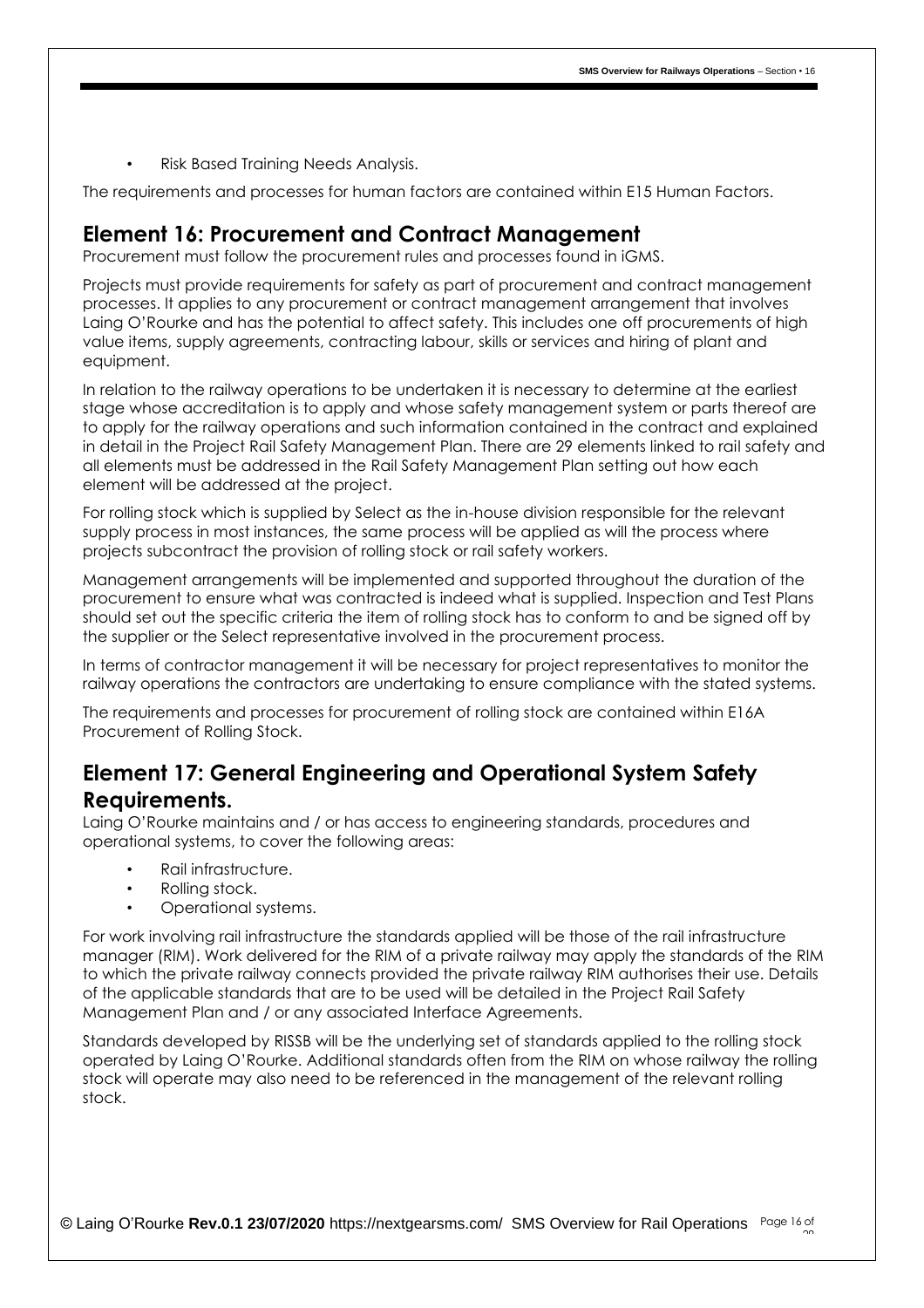Laing O'Rourke will review RISSB Standards during the development stage to ensure their relevance to the items of rolling stock being operated.

Similar arrangements will be applied for the construction and maintenance of rail infrastructure and will be used in conjunction with the requirements set by the terms and conditions of the contract for such services.

For the Operational Systems, Laing O'Rourke applies the Network Rules and Procedures of the RIM where appropriate and any additional Procedures Laing O'Rourke may have developed to address the criteria in their rolling stock operations.

### **17.1 When Laing O'Rourke is the Accredited Rolling Stock Operator**

Laing O'Rourke has access to the rolling stock standards applicable to the rail network on which rolling stock operations will be conducted. All items of rolling stock to be operated on the infrastructure will gain registration to enable the item to operate safely on the railway.

In terms of Laing O'Rourke's accreditation as a rolling stock operator, there are systems and procedures for the following aspects:

- E16A Procurement of Rolling Stock
- E17 General Engineering and Operational Systems
- E17A Commissioning of Rolling Stock
- E17B Maintenance and Repair of rolling Stock
- E17C Modification of Rolling Stock
- E17D Decommissioning of Rolling Stock
- E17E Incident Management of Rolling Stock
- E17F Design Management of Rolling Stock
- E17G Event and Distance Recorders
- E17H Rail Wheel Inspection
- E17I Travelling of Track machines
- E17J Registration of Rolling Stock
- E17K Railway Track Signals
- E17L Rolling Stock Plant and Equipment Safety
- E17M Rolling Stock Brakes
- E 17N Worksite Protection Arrangements
- **E 170 Construction of Rolling Stock**

These Procedures must be referenced when the respective item needs to be applied.

The Select Operations Manager will be the Engineering Authority for Laing O'Rourke rolling stock. Liaison with the Select Depot Manager and the Rail Safety and Compliance Manager will occur to ensure, SFAIRP, that all rolling stock standards relevant to infrastructure maintenance vehicles are reviewed. Where relevant appropriate documents are developed or updated to incorporate the requirements of the respective standard.

### **17.2 Engineering and Operations Authority**

An Engineering and Operations Authority System will be implemented for each project that has railway engineering or railway operations components that Laing O'Rourke is required to manage. Refer to the criteria set out in E17 Engineering and Operational Systems.

#### **17.3 Design Management**

Should Laing O'Rourke determine the design of rolling stock, a design management process will be implemented in accordance with E17F Design Management and Certification of Rolling Stock. The design standards for the rolling stock will be aligned to the criteria set out in AS 7501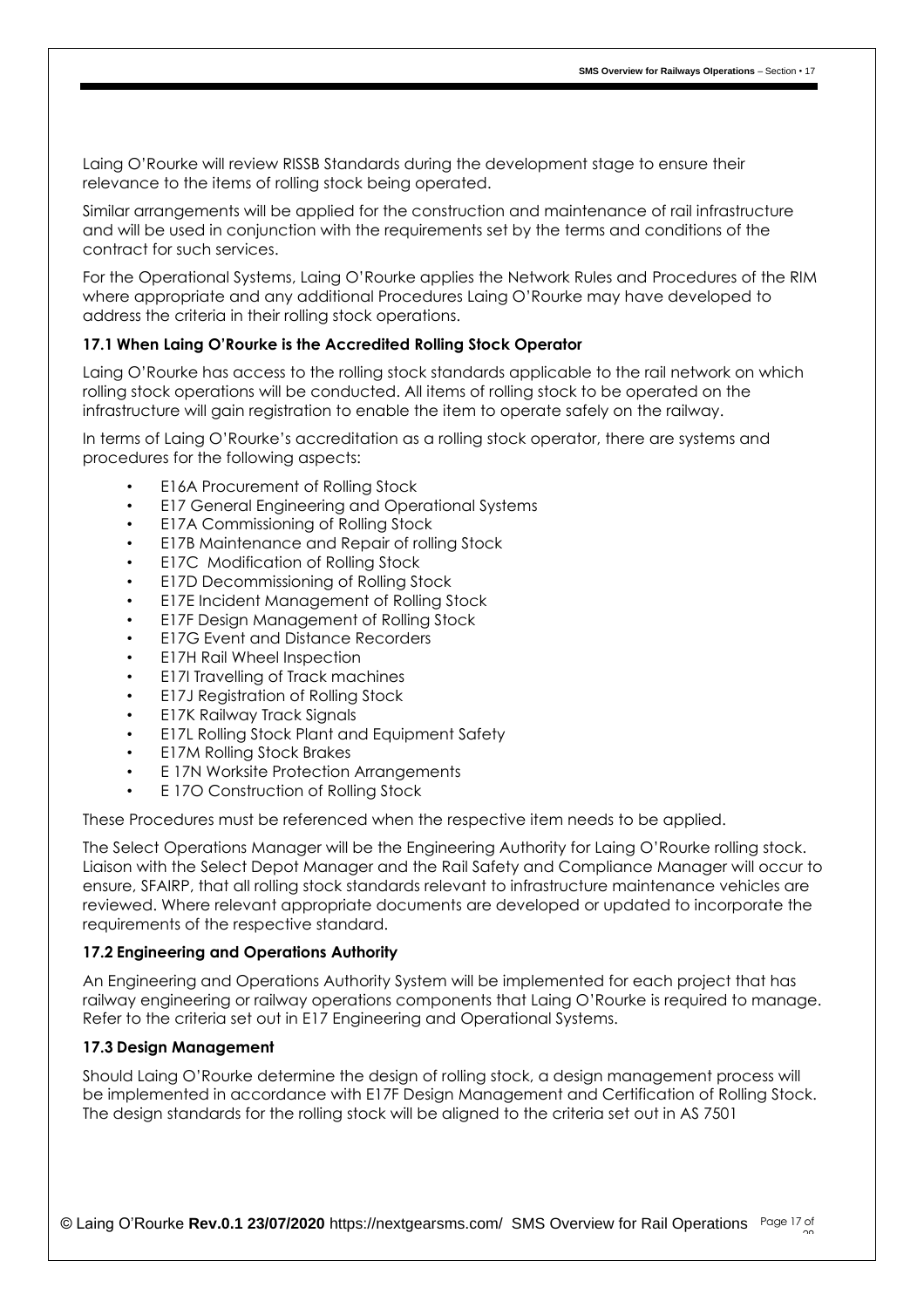Certification of Rolling Stock and as determined by the respective RIM to ensure Select maintain the item of rolling stock to those design standards.

### **17.4 Assurance**

Assurance where required will be provided through verification at each stage and validation through testing and commissioning. Refer to E17 Engineering and Operational Systems

Element 18: Process Control

Process control provides controlled conditions for the carrying out of railway operations. These are achieved by:

- Establishment and appropriate application of standards and procedures.
- Effective monitoring to ensure standards and procedures are being adhered to.
- Corrective action in response to deficiencies identified.

Laing O'Rourke's process controls include:

- Procedures for Laing O'Rourke to monitor its compliance with the standards and procedures specified in Element 17, including procedures for the inspection and testing of safety related engineering and operational systems, infrastructure and rolling stock.
- Procedures for the control, calibration and maintenance of all equipment used to inspect or test rail infrastructure or rolling stock.
- Arrangements for the establishment and maintenance of inspection and test records to provide evidence of the condition of rail infrastructure or rolling stock.

The Procedure E18 Process Control sets out the criteria for which all aspects of Process control are implemented and monitored.

# <span id="page-17-0"></span>**Element 19: Asset Management**

There are various ways that Laing O'Rourke may be required to apply Asset Management:

- For Laing O'Rourke's rolling stock managed through Select.
- For rolling stock managed by 3rd party suppliers
- For Laing O'Rourke's construction and maintenance activities for a Rail Infrastructure Manager.
- For Laing O'Rourke as a Rail Infrastructure Manager.

### **19.1 Laing O'Rourke Rolling Stock**

The systems life cycle processes for Laing O'Rourke rolling stock will be managed by the Select Operations Manager in consultation with the Select Depot Manager and the Rail Systems and Compliance Manager.

### **19.2 Works for a Rail Infrastructure Manager (RIM)**

For the majority of railway operations Laing O'Rourke will perform is work under the Asset Management Systems of the Rail Infrastructure Manager to whom Laing O'Rourke has been contracted.

In these instances, Laing O'Rourke will implement the Rail Infrastructure Manager's asset management requirements through the project business processes. Accountability will be clearly defined, with authority remaining at all times with the Rail Infrastructure Manager.

### **19.3 Laing O'Rourke as the Rail Infrastructure Manager (RIM)**

When Laing O'Rourke manages rail infrastructure, asset management processes will be implemented. These will include: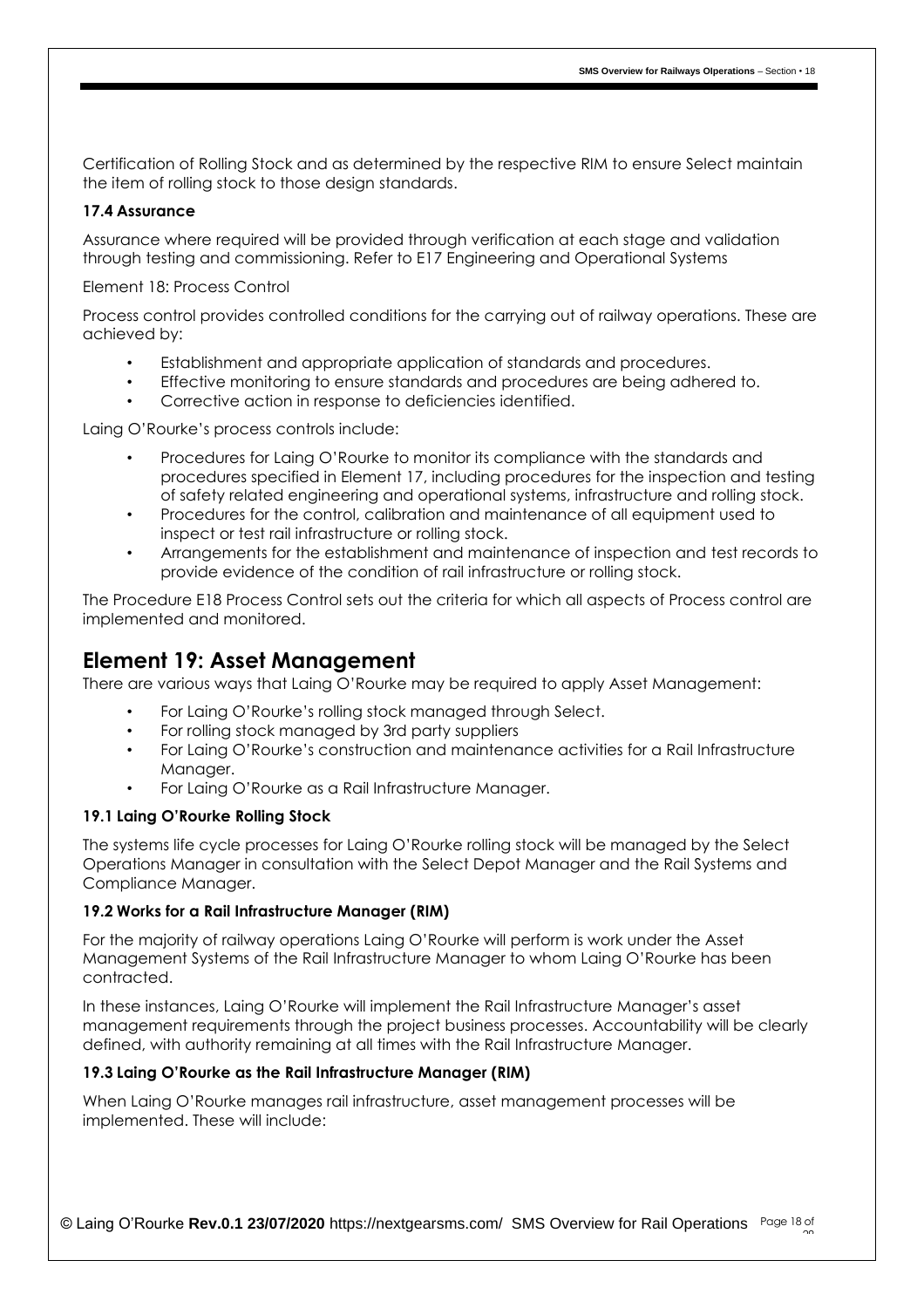- An asset management programme established for the rail infrastructure to be maintained.
- The use of system life cycle processes, in accordance with ISO/IEC 15288:2008.
- Standards relative to the railway for which Laing O'Rourke is the RIM.
- Technical maintenance plans (TMPs).
	- Competence management systems; detailing competency requirements for:
	- o Design and engineering.
	- o Delivery.
- Authority allocation; for decisions regarding:
	- o Technical details (designs, standards, technical management plans).
	- o Change management.
- Assurance in accordance with processes to be applied to that aspect of the infrastructure management programme.

Further details on Engineering Authority, Design Management, Management of Standards and Competency Management are provided in Element 17 Engineering and Operational Systems.

The requirements and processes for asset management of Laing O'Rourke's rolling stock are contained within Element 19A Asset Management of Rolling Stock. Where an accreditation is held as the RIM of a railway the Rail Safety Management Plan will set out how the infrastructure is to be managed.

## <span id="page-18-0"></span>**Element 20: Interface Management**

Risks arising from interaction with another rail transport operator's operations, or any risks arising from an interface with a roads authority, are identified and managed through consultation with the parties and the development of an interface agreement with Laing O'Rourke or the relevant rail infrastructure manager.

In developing the interface agreements Laing O'Rourke will follow the following process:

- Identify where the Laing O'Rourke railway operations share a common boundary or interacts with the railway operations of another rail transport operator or where there is a rail or road crossing.
- Identifying the other party or parties involved with the interface and coming to an agreement with them about the risks associated with the railway operations at the interface and its boundaries.
- Conducting a risk assessment which must include the participation of the other parties involved with the railway operations at the interface.
- Determine appropriate controls through the application of the hierarchy of controls and the SFAIRP principles defined in Element 14 Risk Management.
- Develop the interface agreement following the criteria provided in E20 Interface Management
- Arrange for the Interface Agreement to be reviewed by legal before execution by a Laing O'Rourke Director as well as a representative from the interfacing party.
- Implement the risk control measures identified in the risk assessment and the communication protocols and management arrangements to maintain the agreement.
- Provided a copy of the signed Interface Agreement to the Laing O'Rourke Rail Safety and Compliance Manager for inclusion in the register of interface agreements that Laing O'Rourke maintains for its railway operations.
- Monitor the review period.
- Update the Interface Agreement following the review and provide the revised copy to the Rail Safety and Compliance Manager.

© Laing O'Rourke **Rev.0.1 23/07/2020** https://nextgearsms.com/ SMS Overview for Rail Operations Page 19 of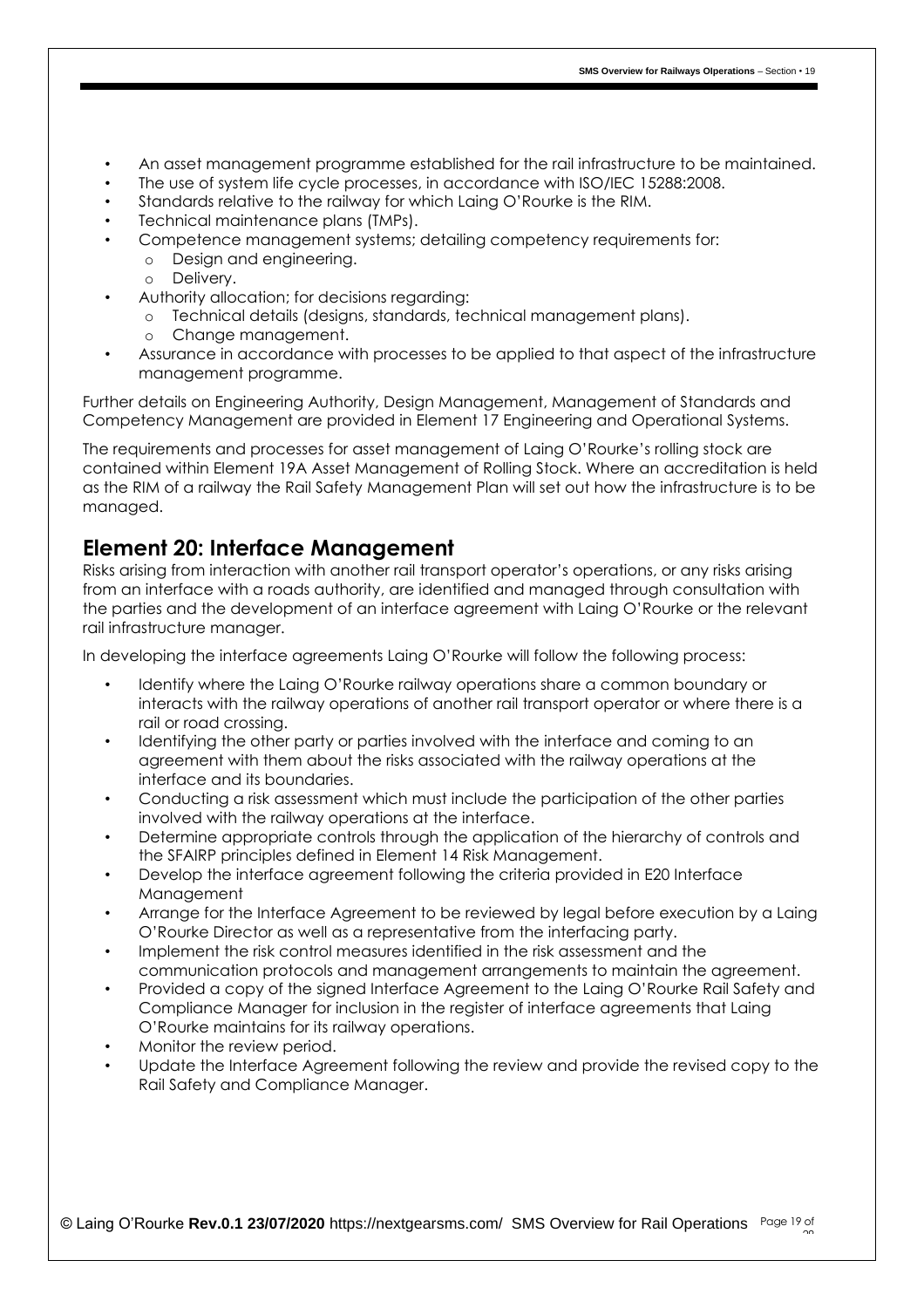The requirements and processes interface management are contained within E20 Interface Management.

# <span id="page-19-0"></span>**Element 21: Managing Notifiable Occurrences**

Laing O'Rourke has processes to ensure that notifiable occurrences are correctly reported to the ONRSR or other external organisation as appropriate.

There are two separate processes within this element:

- Responding to an incident and where required notifying the ONRSR, and
- Investigating an incident.

The following process is undertaken to respond and notify the ONRSR when an incident occurs that affects Laing O'Rourke's railway operations:

- Report the incident internally to the Project Leader– This is through the site representative who may be involved in the incident or who may witness such an incident.
- Initiate response This is a project requirement which will be defined in the project Rail Safety Management Plan. This may include immediate reporting which will depend on the severity of the incident.
- Determine if occurrence is notifiable and the Category of the occurrence.
- Provide immediate notification to RIM / ONRSR as appropriate especially for a Category A occurrence
- Initiate investigation.
- Determine if non-disturbance precautions are required.
- Commence securing evidence.
- Arrange drug and alcohol testing. (timeframes apply in certain cases)
- Enter the incident in IMPACT
- Provide 72 hour report.
- Complete incident investigation
- Close out all actions

The Rail Safety and Compliance Manager will determine the level of investigation required. This may be done in consultation with the Rail Regulator and any other Rail Transport Operators involved in the incident, following the table provided in E21 Managing Notifiable Occurrences. This must be clearly defined in the Rail Safety Management Plan

The following steps outline the process of rail safety incident investigation:

- Decide level of investigation.
- Appoint investigator.
- Prepare terms of reference.
- Plan investigation.
- Issue interim safety actions.
- Monitor close out of actions

The requirements and processes for managing notifiable occurrences and railway incident investigations are contained within E21 Notifiable Occurrences and Railway Incident Investigations.

# <span id="page-19-1"></span>**Element 21A: Reporting Rail Safety Issues**

All personnel engaged in railway operations have a responsibility to report certain events and incidents in accordance with stated responsibilities. These are mandatory reporting requirements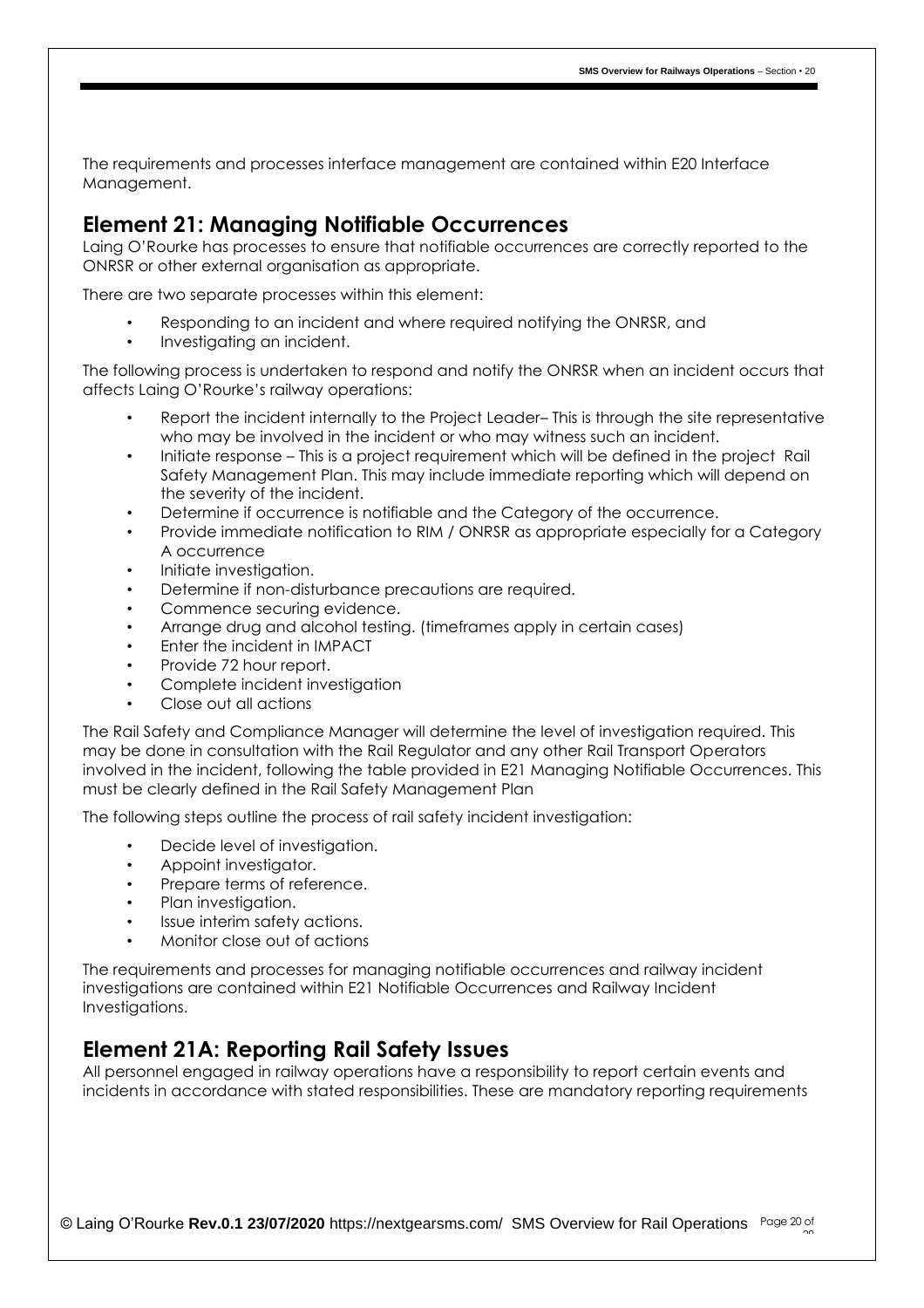and are documented in other procedures that form part of the Laing O'Rourke Safety Management System for Railway Operations. Such reporting includes:

- 1) Reporting hazards and near miss incidents
- 2) Reporting notifiable occurrences and other incidents
	- (a) Reporting breaches of the fatigue risk management program
	- (b) Reporting breaches of the drug and alcohol management program
	- (c) Reporting certain events to the Rail Infrastructure Manager to whom Laing O'Rourke is contracted.
- 3) Reporting certain data to ONRSR
- 4) Reporting on Key Performance Indicators
- 5) Reporting on fitness for work that may impact the safety of railway operations
- 6) Voluntary and Confidential Reporting

The means by which the above items are to be applied are contained in E21A Reporting Rail Safety Issues

# <span id="page-20-0"></span>**Element 22: Rail Safety Worker Competence**

No worker will be permitted to undertake rail safety work for Laing O'Rourke or be involved in railway operations without the required competency. The competency framework needs to be determined by the accredited organisation for whom the rail safety work is to be performed or the Rail Infrastructure Manager of a railway exempt from the accreditation process.

Where the accredited party is other than Laing O'Rourke it will be their competency framework and assessment criteria that will be applied and how they discharge the management of the RSW ID process.

Whatever is to apply in regard to RSW's, their competencies and the issuing of ID cards which is aligned to the Rail Industry Worker Card (RIWC) managed by an agency for the Australasian Railway Association and needs to be defined in the Rail Safety Management Plan. There will be occasions where a particular network has its own requirements in terms of the competency programs applied and it will be necessary for the project to ensure they know, understand and apply the requirements set by the network owner.

To ensure that rail safety workers gain and retain appropriate competence to perform rail safety work Laing O'Rourke has the following processes.

There are three separate procedures for Rail Safety Worker Competence:

- a) Determining competency.
- b) Gaining competency, and
- c) Maintaining competency.

Essential to all three procedures is the use of a competency matrix. The competency matrix will be used to record the required competency for rail safety work and will also record an individual's competency to perform rail safety work.

The requirements and processes for managing rail safety worker competence are contained within E22 Rail Safety Worker Competence.

# <span id="page-20-1"></span>**Element 23: Security Management**

Laing O'Rourke has systems and procedures to protect people or property which may be exposed to theft, assault, sabotage or terrorism due to Laing O'Rourke's railway operations. For Laing O'Rourke activities a Security Management Plan at the respective project or depot will be applied detailing the security arrangements in place.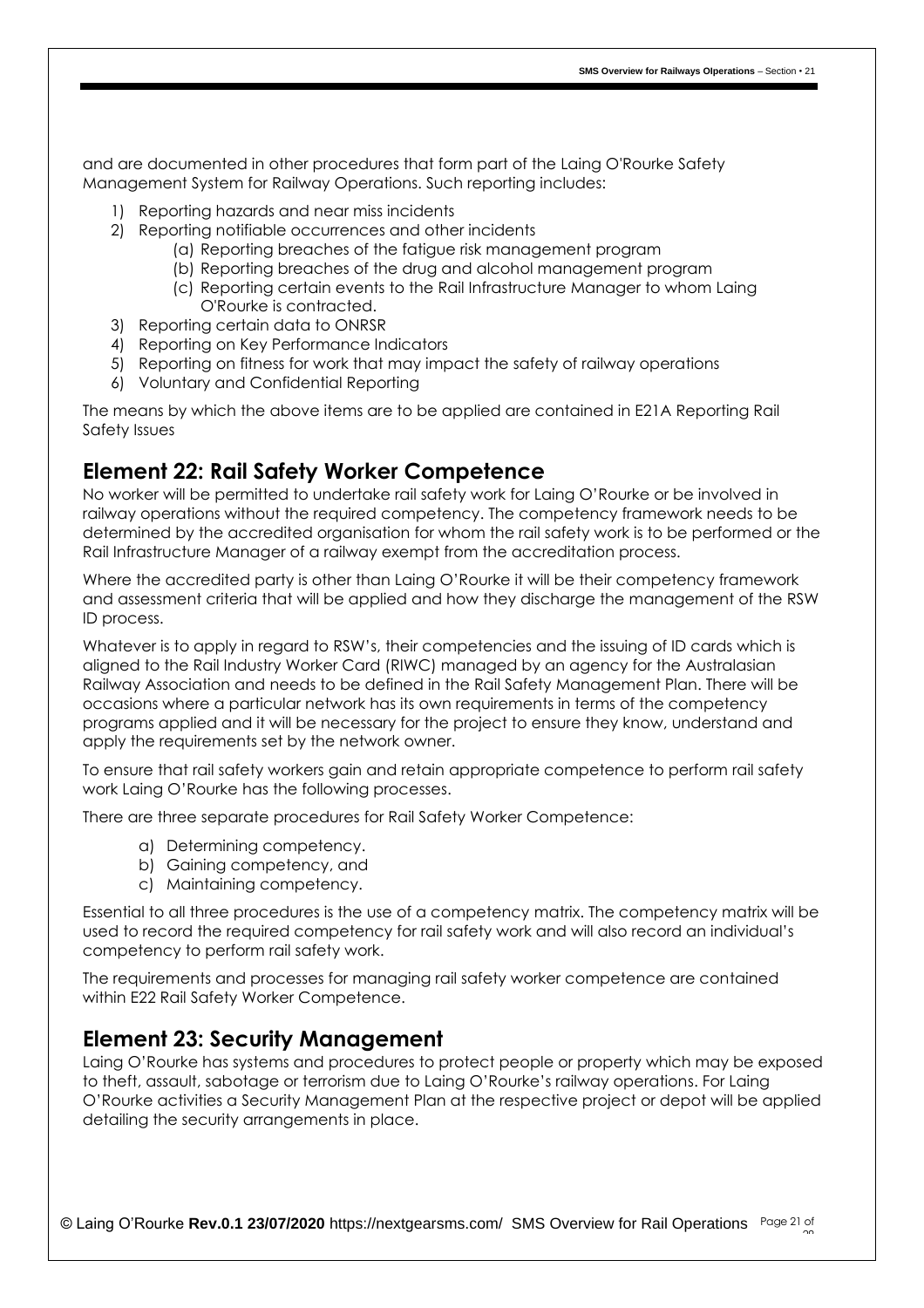#### **23.1 Risk Assessment**

A project Security Management Plan will be developed where railway operations are undertaken and tailored to suit the specific operations. The plan is developed following a risk assessment on security, in accordance with E14 Risk Management and involving consultation with the affected workers. The risk assessment will focus on potential threats, previous experience, and records of security issues from, local sources including police and local community. Consultation shall also be undertaken with the accredited entity for which the work is being undertaken to determine the security needed. The responsibility for security may lie with that accredited entity and this will be defined in the project Rail Safety Management Plan

The security management plan will include the following:

- a) A list of the risks to the Project operations.
- b) A description of the protective and response measures.
- c) The processes in place for shared facilities with others.
- d) The recording, reporting and analysis of security incidents.
- e) The allocation of security roles and responsibilities to appropriate people.
- f) Provision for liaison with emergency services.
- g) The evaluation, testing and, if necessary, the revision of measures and procedures.

The plan will be implemented through:

- Putting arrangements in place for security.
- Training of those with a role or responsibility.
- Briefing or induction for those affected by the plan, usually through worker or visitor induction.

Copies of the plan will be made available to the respective project personnel, with hard copy provided at locations associated with the railway operation.

Site security arrangements will be reviewed as part of auditing and performance review processes implemented for the site or operation or as a result of a security breach or change in the Alert Level.

The requirements and processes for security management are contained within E23 Security Management.

### <span id="page-21-0"></span>**Element 24: Emergency Management**

To ensure that plans are in place and are mobilised to manage an emergency involving Laing O'Rourke's railway operations each project shall have an Emergency Management Plan.

24.1 Project Emergency Management Plan

The project Emergency Management Plan will contain the specific detail applicable at the site or for the operation, including consideration of the following:

- a) The types and classes of emergencies that are foreseeable in relation to the rail transport operator's railway operations.
- b) The consequences of each type or class of emergency, including an estimate of the likely magnitude and severity of the effects of each type or class.
- c) The risks to safety arising from those emergencies.
- d) Measures to mitigate the effects of those emergencies.
- e) Initial response procedures for dealing with those emergencies and the provision of rescue services.

© Laing O'Rourke **Rev.0.1 23/07/2020** https://nextgearsms.com/ SMS Overview for Rail Operations Page 22 of  $\sim$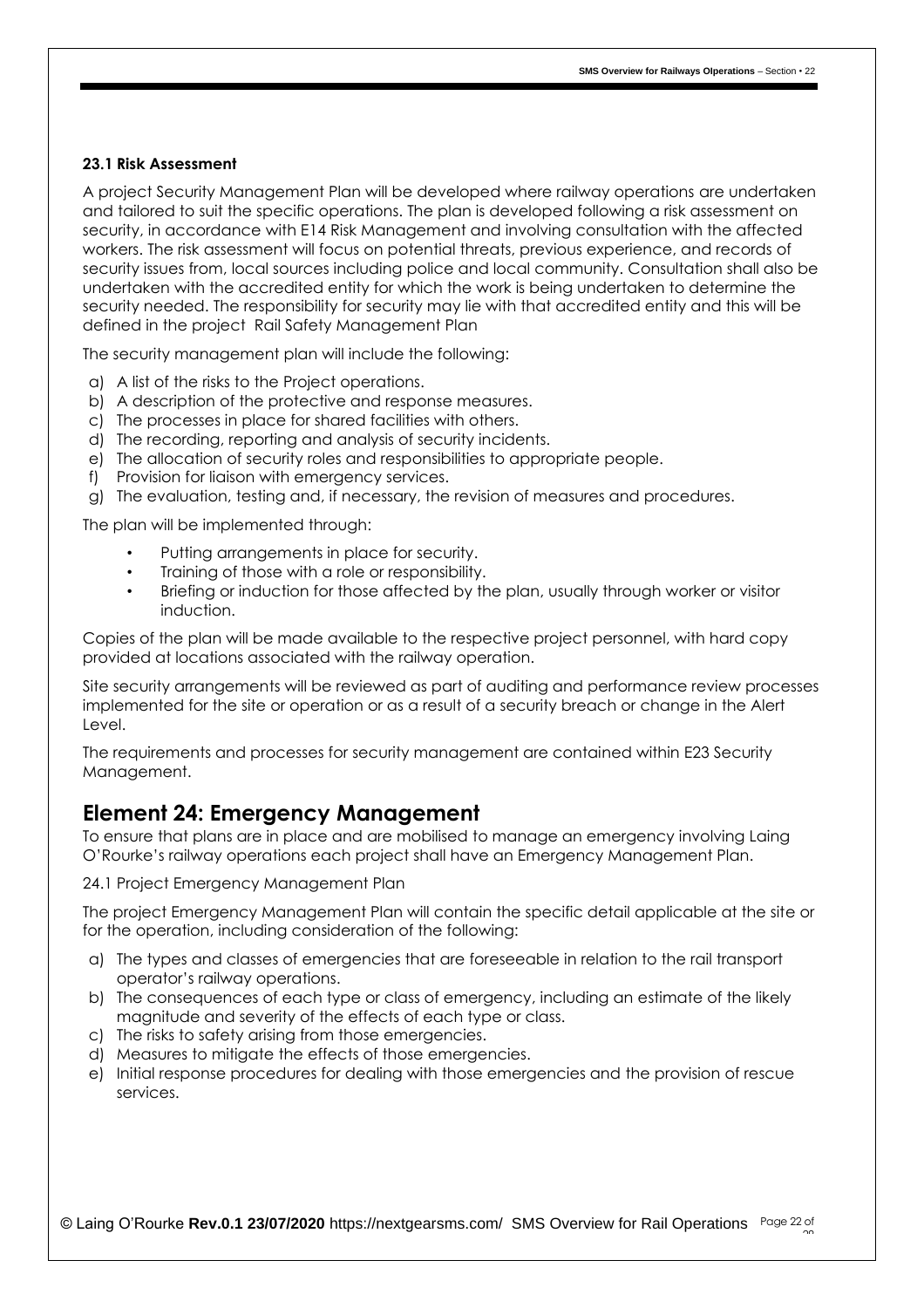- f) Recovery procedures for the restoration of railway operations if an emergency occurs and for the assistance of people affected by the occurrence of an emergency.
- g) The allocation of emergency management roles and responsibilities within the rail transport operator's organisation, and between the operator and other organisations.
- h) Call-out procedures.
- i) The allocation of personnel for the on-site management of an emergency.
- j) Procedures for liaison with emergency services, including when emergency services should be immediately contacted.
- k) Procedures to ensure that emergency services are provided with all information that is reasonably required to enable them to respond effectively to an emergency.
- l) Procedures for effective communications and co-operation throughout an emergency response.
- m) Procedures for ensuring site security and the preservation of evidence.

Note: Laing O'Rourke has reporting and non-disturbance obligations in WHS, Rail Safety and Environmental Protection legislation when accidents and emergencies occur that must not be overlooked when considering Emergency Management for railway operations.

The requirements and processes for emergency management are contained within E24 Emergency Management.

# <span id="page-22-0"></span>**Element 25: Fatigue Management**

Laing O'Rourke has systems and procedures for the preparation and implementation of a program for the management of fatigue of rail safety workers. This either involves the implementation of a Laing O'Rourke fatigue management programme associated with the railway operations being undertaken or that of the RIM to which they are contracted. The Fatigue Risk Management to be applied to the project must be defined in the Project Rail Safety Management Plan.

Laing O'Rourke's fatigue management programme for a respective project needs to be developed in line with Regulation 29 of the Rail Safety National Law and using the supporting ONRSR / RISSB Guideline Fatigue Risk Management.

The Rail Safety National Law Regulation requires the following to be taken in to account when developing the Fatigue Risk Management Programme:

- (a) Scheduling of work and non-work periods, including time-on-task and rest opportunities in shifts and the total period of time in which work is being carried out.
- (b) Call-in, on-call and lift-up and lay-back arrangements and extended hours of work, including overtime.
- (c) The impact of work scheduling and relief practices generally on social and psychological factors that may impact on performance and safety, including the effect of scheduling practices, schedule predictability and irregularity and control over work hours on sleep loss, performance and safety.
- (d) Physiological factors arising out of work practices affecting rail safety workers, such as the effect on worker alertness and recover of the time when work is undertaken, the length and frequency of breaks, commuting time, circadian effects, extended wakefulness, chronic sleep loss effects, and sleep inertia.
- (e) The kinds of rail safety work being carried out, including:
	- (a) Work that requires significant physical exertion or high cognitive task demand.
	- (b) The degree of monotony or boredom or low cognitive task demand of the work.
- (f) The variations in shifts and rest periods that may be required by different rail safety work requirements, including different routes, crew-call practices and predictability of working hours.

© Laing O'Rourke **Rev.0.1 23/07/2020** https://nextgearsms.com/ SMS Overview for Rail Operations Page 23 of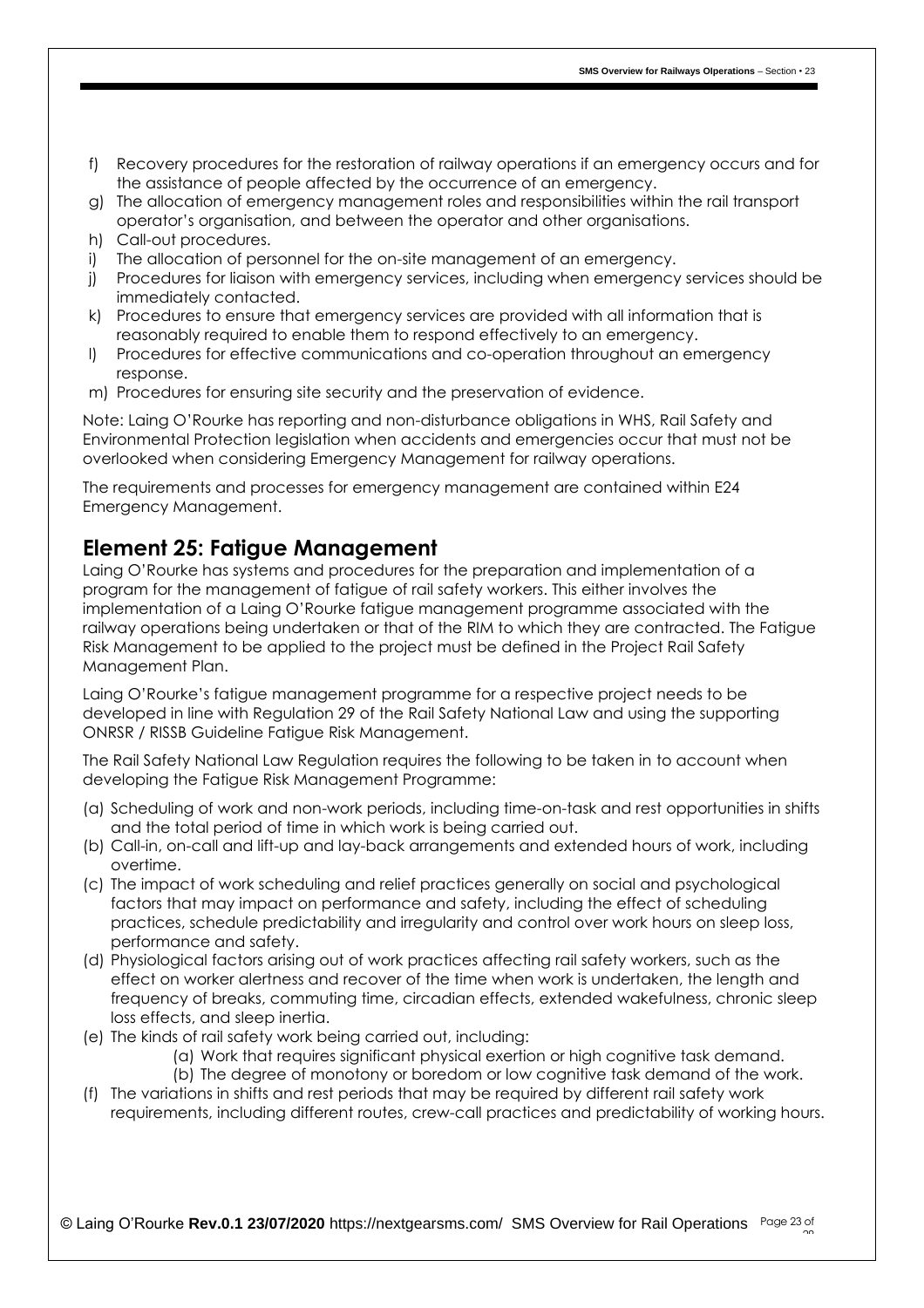- (g) The suitability of rest environments, including barracks, rest houses and relay vans provided for rail safety workers by the operator.
- (h) The physical environment in which rail safety work is to be carried out, including climatic conditions, noise, vibration and fumes.
- (i) Fatigue risk arising from one-off or occasional circumstances in which rail safety work may be required to be carried out, including in emergencies or under degraded or abnormal conditions, subject to the working hours being dependent on the rail safety workers' indication of their fitness to continue.
- (j) Relevant developments in research related to fatigue and any technology that may be applied to manage work-related fatigue.

The project fatigue risk management programme must establish and maintain documented procedures to manage, so far as is reasonably practicable, fatigue related risk, including:

- a) Specified work scheduling practices and procedures that provide for:
	- i) Safe hours of work.
	- ii) Safe periods of time between shits.
	- iii) Sufficient rail safety workers to be available to meet reasonably foreseeable demands for relief arrangements.
- b) Provisions for monitoring of hours of work, in particular:
	- i) Procedures for monitoring how actual hours of work of rail safety workers compare with planned hours of work for rail safety workers.
	- ii) Procedures for monitoring the impact to changes to planned rosters due to shift swapping, overtime and on-call working.
- c) Provision of appropriate education and information in relation to the identification and management of fatigue risks that are relevant to the rail safety work being undertaken.

The requirements and processes for fatigue management are contained within E25 Fatigue Management.

# <span id="page-23-0"></span>**Element 26: Drugs and Alcohol**

Laing O'Rourke has a duty to ensure the safety of their railway operations, so far as is reasonably practicable, and to ensure that rail safety workers do not carry out rail safety work while more than the prescribed concentration of alcohol is present in their blood or breath or while impaired by a drug.

There are three processes that support the management of drugs and alcohol to ensure that these do not affect a worker's fitness to perform rail safety work:

- a) Health assessments.
- b) Workplace Testing.
- c) Assistance with D&A Issues.

These arrangements apply to all Laing O'Rourke workers and their sub-contractors who are to be engaged in the railway operations or separately who may undertake rail safety work.

Laing O'Rourke will consult with the RIM to whom they are to be engaged to determine the drug and alcohol management programme to be applied during the term of engagement and such arrangements will be defined in the Project Rail Safety Management Plan.

### **(a) Health Assessments**

Pre-employment and periodical health assessments are carried out in accordance with RSMS Element 27: Health and Fitness during which time tests are conducted for drugs and alcohol.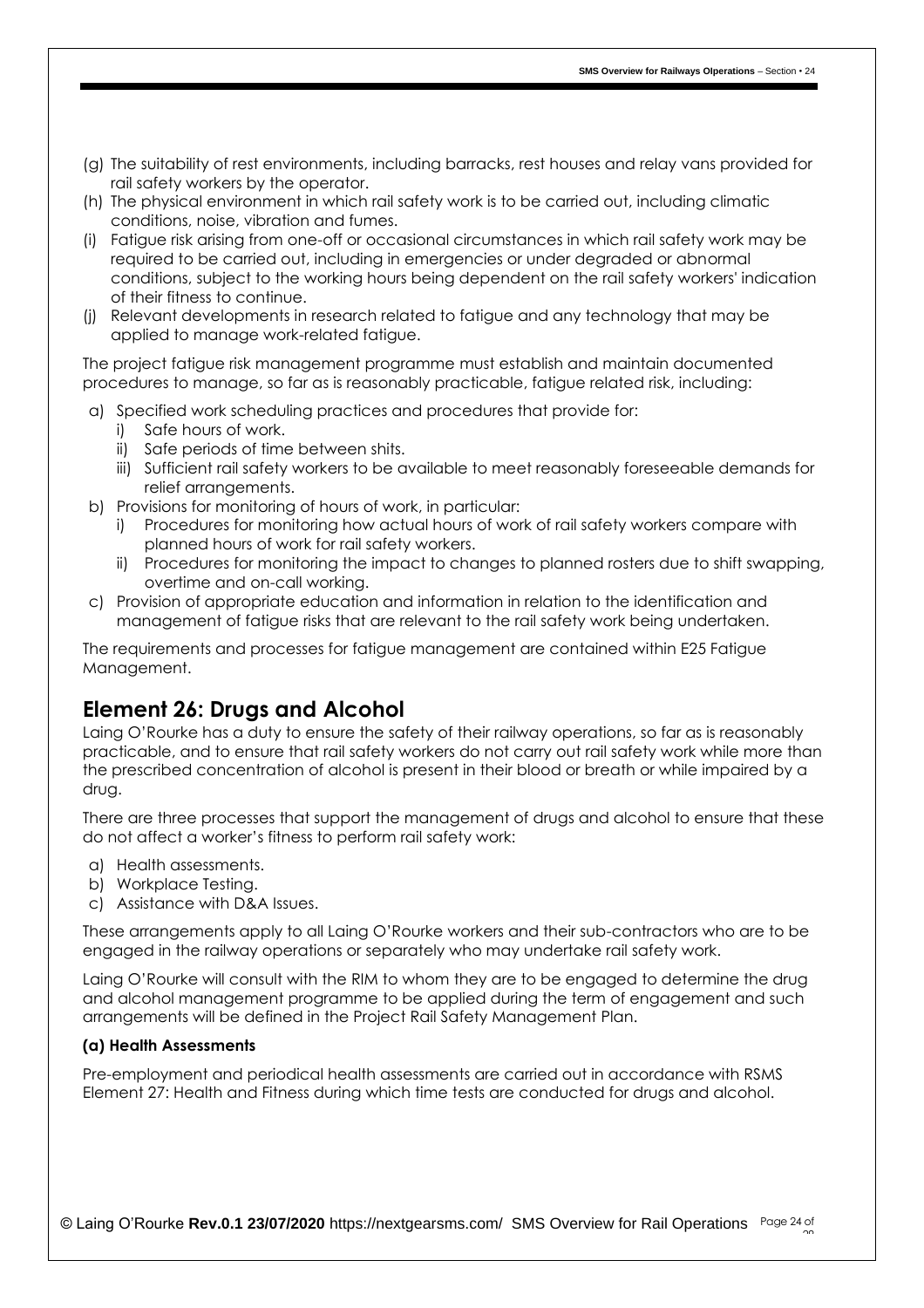Reports of a positive test are provided to Laing O'Rourke and this is then managed in accordance with all other positive tests as outlined in procedure E26 Drugs and Alcohol.

### **(b) Workplace Testing**

There are three types of workplace tests:

- Post incident tests.
- For cause tests.
- Random tests.

### Authorised Persons Tests

Authorised Persons will be appointed by Laing O'Rourke to undertake drug and alcohol testing in terms of the Rail Safety legislation. The persons may be authorised by the Project Leader or for NSW need to be authorised by the Rail Safety & Compliance Manager as the Delegated Person and have an Authorised Persons identification card. This process will apply in terms of the accreditation held by Laing O'Rourke for the railway operations to be undertaken. Personnel authorised will undertake training in the processes to be applied during the drug and alcohol testing programmes and these may be limited to:

- Breath tests for alcohol.
- Engagement of third parties for the testing for alcohol and drugs.
- Testing only in association with the railway operations undertaken by Laing O'Rourke in terms of their accreditation.
- Testing for the RIM to whom Laing O'Rourke is engaged through formal processes defined for such tests to take place.

Projects will authorise nominated people or agents to conduct testing for alcohol and / or drugs and this will include external agencies who will undertake drug testing in addition to any alcohol testing they may undertake. The processes to be applied will be defined in the Project Rail Safety Management Plan and may include processes adopted by the RIM which exceed the disciplinary action proposed by the project. In some cases RIM's are putting blocks on rail safety workers Rail Industry Worker Cards prohibiting them from their network for a defined period. This could also block the worker from other networks as well.

Calibrated devices compliant with AS 3547 are used for the respective breath tests and samples as defined in rail safety legislation or RIM documents will be taken to allow for the analysis of drugs.

### Non Negative Test

When a non-negative test result is recorded the following will occur:

- The worker is stood down from all work.
- A Confirmation Test is arranged:
	- o For alcohol tests, this is a retest within 20 minutes.
	- o For drug tests, this requires that the sample be provided to a testing laboratory.
	- A written advice is provided to the worker.

### Confirmation Test

If the confirmation test is negative, a letter is provided to the worker and records are kept of the non-negative initial test. The worker is reinstated to their normal duties.

If the confirmation test is positive a first offence warning is provided, specifying an interval and location for a secondary test. For alcohol only, this secondary test will be carried out on the first shift back at work.

© Laing O'Rourke **Rev.0.1 23/07/2020** https://nextgearsms.com/ SMS Overview for Rail Operations Page 25 of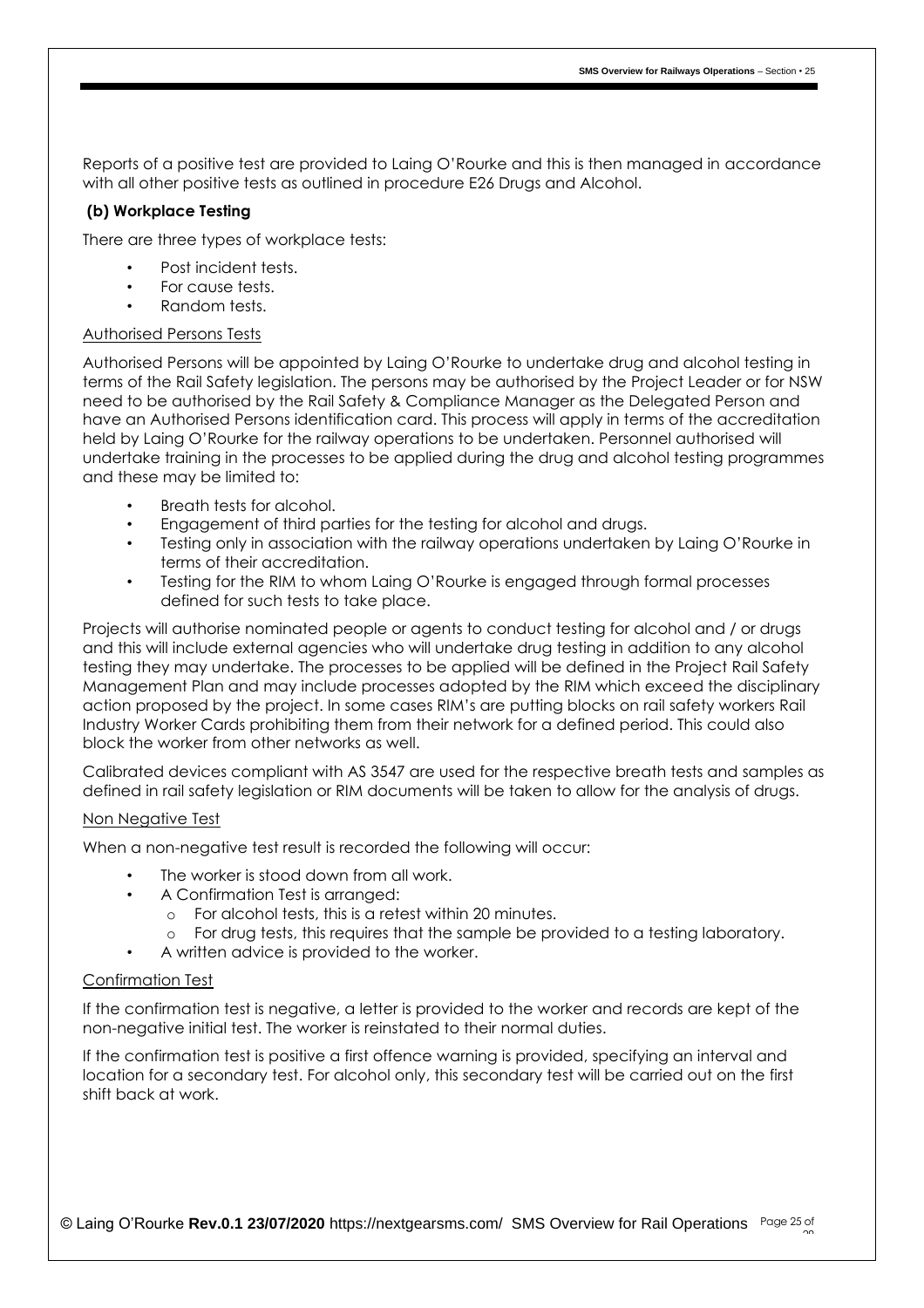#### Second Non Negative Test

If a second non-negative test is provided, the worker's employment will be terminated.

#### Post Incident Testing

Unless able to provide a "reasonable excuse" for not testing, testing must take place within defined timeframes in the respective rail safety legislation applied for that state or territory after a prescribed incident:

- a collision between rolling stock
- a collision between rolling stock and a person
- a collision between rolling stock and a road vehicle or plant equipment
- the derailment of rolling stock
- a breach of the rail infrastructure manager's network rules
- any other prescribed incident contained within the Rail Safety legislation for the respective state or territory

Both drug and alcohol testing is required after a prescribed incident.

#### **(c) Assistance with Drug and Alcohol Issues**

Workers are required to notify their supervisor of any prescription or non-prescription medications that may affect a worker's fitness to carry out rail safety work. When a notification is received, the supervisor will determine if there may be an impact on rail safety work. The supervisor may need to consult with the Project Leader or Project HSE representative or a medical practitioner who has been accepted for Health and Fitness testing under E27 Health and Fitness.

#### Rail Safety Work Impacted

If there is any concern about an impact on rail safety work, suitable other duties are to be provided for the worker. No disciplinary action is taken with the worker.

#### Worker Declares Fit

When the worker verifies that the medication is no longer in use they may declare themselves fit for rail safety work. The worker is then returned to normal duties. This may include any testing and will include the full drug and alcohol requirements being implemented, so workers must assure themselves that they are fit for rail safety work.

### Ongoing Problems

When workers advise of ongoing problems the Project Leader must:

- Refer them to the Laing O'Rourke Worker Assistance Programme.
- Make arrangements at work so that safety is not impacted.
- Arrange a conference with a human capital representative to determine options available for the worker.
- No disciplinary action will be taken in this situation.

The requirements and processes for drugs and alcohol management are contained within E26 Drugs and Alcohol.

## <span id="page-25-0"></span>**Element 27: Health and Fitness**

Laing O'Rourke has a programme for the management of health and fitness for rail safety workers. The health and fitness programme complies, so far as is reasonably practicable, with the national standard for health assessment of rail safety workers, published by the National Transport Commission.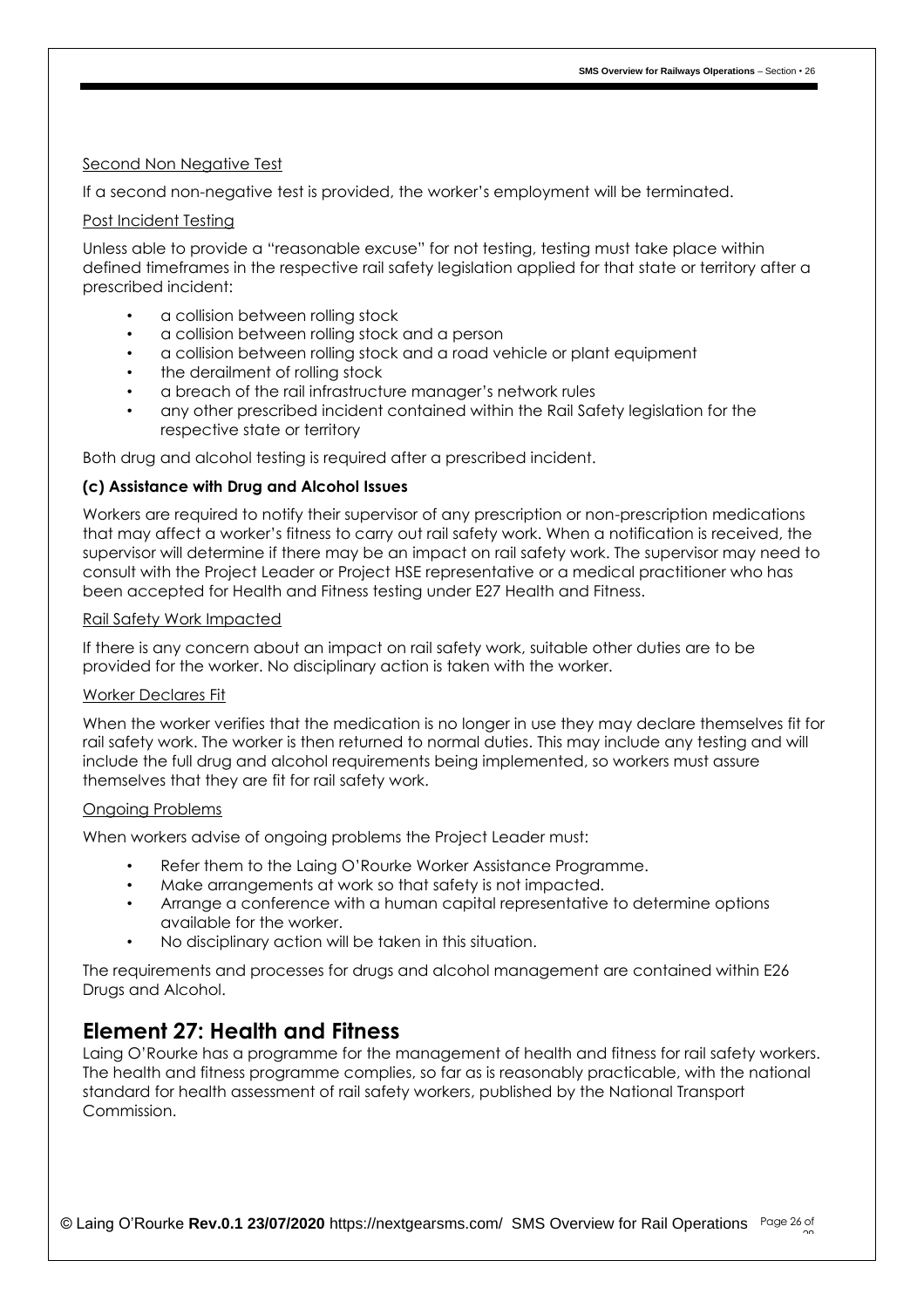Health Assessments for Rail Safety Workers are required:

- Pre-employment, to ensure that they are able to take up a rail safety worker role.
- Periodically, in accordance with the National Standard criteria or when deemed relevant at a particular project or worksite.
- When triggered by concerns that arise in the workplace.

The Project leader in consultation with Human Capital and the Rail Safety & Compliance Manager will determine the Medical Category for each worker.

The Laing O'Rourke railway operations will have three categories:

- Category 1: Safety critical.
- Category 3: Around the track personnel.
- Non Rail Safety worker not addressed by this element.

When it is determined that a worker is in Category 1 or 3, a task risk assessment is conducted to identify conditions associated with the task (see E27 Health and Fitness appendix 1).

The Laing O'Rourke representative will source and arrange for authorisation of approved health professionals to conduct medical assessments. The Laing O'Rourke representative will maintain a register of approved health professionals.

In preparation for a medical assessment, the Laing O'Rourke representative will ensure that documents are prepared for an individual's assessment. These documents will include:

- The task risk assessment.
- The medical assessment form.
- Worker notification and questionnaire.
- Any fasting instructions.
- E27 Health and Fitness provides all instructions for documents required.

Workers will then undertake the health assessment and the approved health professional will provide reports of the results using the appropriate form. The approved health professional will also retain records of the assessment.

The results of a health assessment may be:

| Fit for Duty                                  | Where the worker will commence / continue with normal duties.                                                                                                                                                                                                                            |
|-----------------------------------------------|------------------------------------------------------------------------------------------------------------------------------------------------------------------------------------------------------------------------------------------------------------------------------------------|
| Fit for Duty Subject<br>to Review             | Where the worker will commence / continue with normal duties, but a follow up<br>Health Assessment will be scheduled in accordance with advice from the approved<br>health professional.                                                                                                 |
| Fit for Duty Subject<br>to Job Modification   | If it is possible to modify the job, the worker commences / continues with the normal<br>duties of the modified job.<br>Otherwise, the Project Leader will determine other non-rail safety work arrangements<br>for the worker through consultation with a human capital representative. |
| <b>Temporarily Unfit</b><br>subject to review | Other non-safety work arrangements are made for the worker until a scheduled<br>assessment can determine that the worker is fit for duty or permanently unfit. The<br>scheduling of assessments will be determined by the authorised health provider.                                    |
| <b>Permanently Unfit</b><br>for duty          | The worker must not engage in rail safety work. The Project Leader will determine<br>what other non-rail safety arrangements are appropriate.                                                                                                                                            |

© Laing O'Rourke **Rev.0.1 23/07/2020** https://nextgearsms.com/ SMS Overview for Rail Operations Page 27 of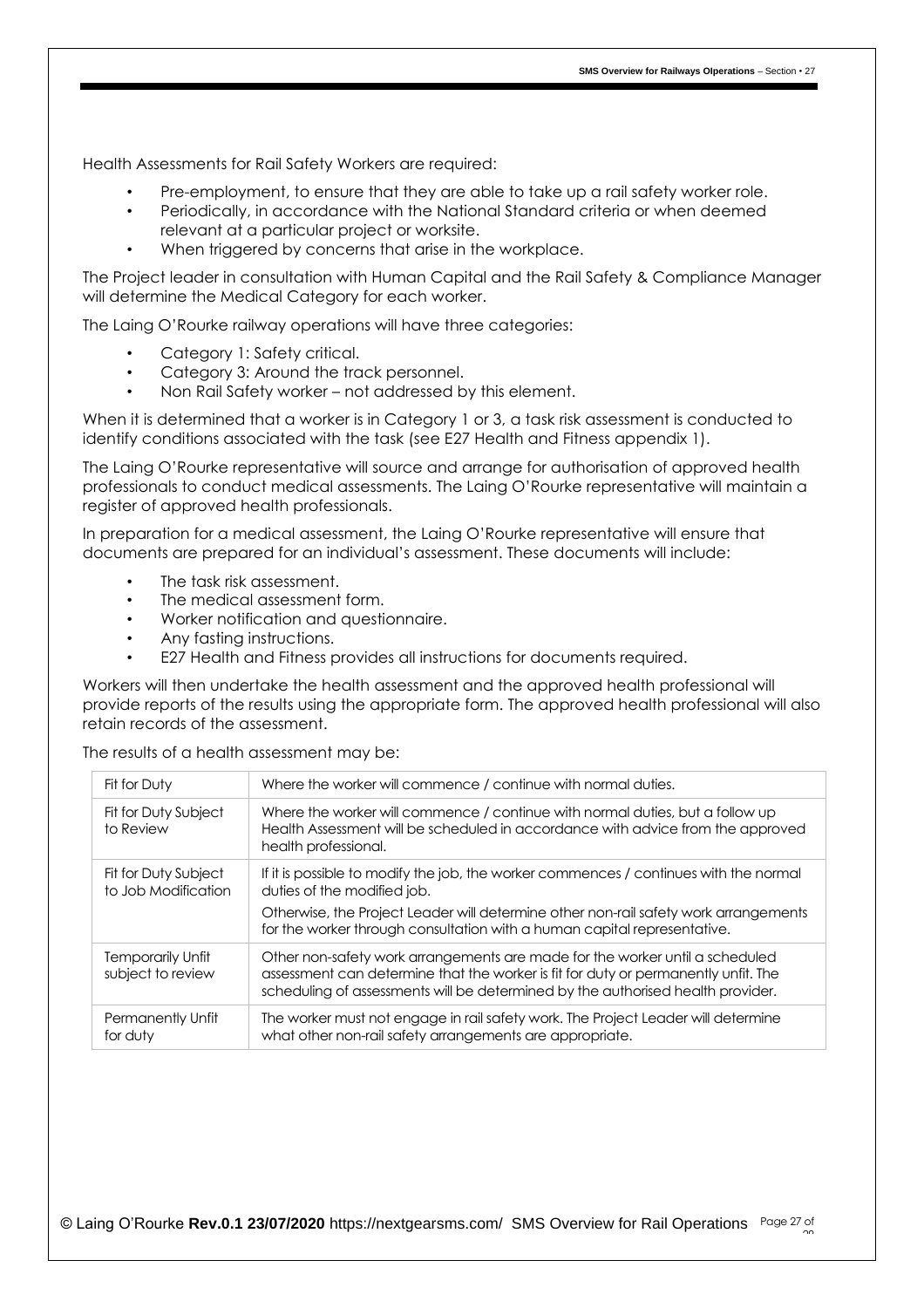The Laing O'Rourke representative will arrange for all records to be kept confidentially on the worker's personal file and will be made available when required only to the individual or another authorised person.

Subcontractors must have systems in place that provide processes for managing health and fitness of their rail safety workers that comply with the national standard for health assessment of rail safety workers.

The requirements and processes for health and fitness management are contained within E27 Health and Fitness.

# <span id="page-27-0"></span>**Element 28: Resource Availability**

The Laing O'Rourke executive allocate that specific rail safety resources are provided to manage the rail safety management system. Responsibilities are detailed in E04 Management Responsibilities.

When Laing O'Rourke tenders for work, the tender documentation will include a resource plan to ensure that resourcing of the project has been properly considered.

When projects are commenced, a risk assessment will be performed and will include consideration of lack of resources as a risk issue, with controls for consideration that include:

- Allocation of resources including on and off site personnel.
- Competent site personnel and subcontractors.
- Robust communication links through to Executive Group level.
- Emergency and contingency plans.
- Monitoring and performance measurement.

Project plans include a Project Rail Safety Management Plan that defines what rail safety activities are required for the project and allocates responsibilities to carry out these specific safety activities.

More broadly, project planning needs are developed and monitored to manage the resources required to undertake current and future work programmes.

In accordance with E03 Governance, the Laing O'Rourke Hub Safety Board will review performance reports for the railway operations Laing O'Rourke are involved in. The Laing O'Rourke Regional HSE Manager will ensure resources are provided to implement the requirements of the rail safety management system.

# <span id="page-27-1"></span>**Element 29: Training and Instruction**

A rail safety worker should understand their role and responsibilities as part of the safety management system. The rail transport operator should therefore ensure its rail safety workers have a working knowledge of the safety management system and how their work relates to it.

The safety management system must include systems and procedures:

- for the training of rail safety workers who are to participate in the implementation of the safety management system or who may otherwise be affected by the implementation; and
- to encourage the awareness, understanding and participation of rail safety workers in the safety management system.

It must also include provision for induction and ongoing training with regard to rail safety including information, instruction and training on new work practices, procedures, policies and standards, specified hazards and relevant control measures.

© Laing O'Rourke **Rev.0.1 23/07/2020** https://nextgearsms.com/ SMS Overview for Rail Operations Page 28 of